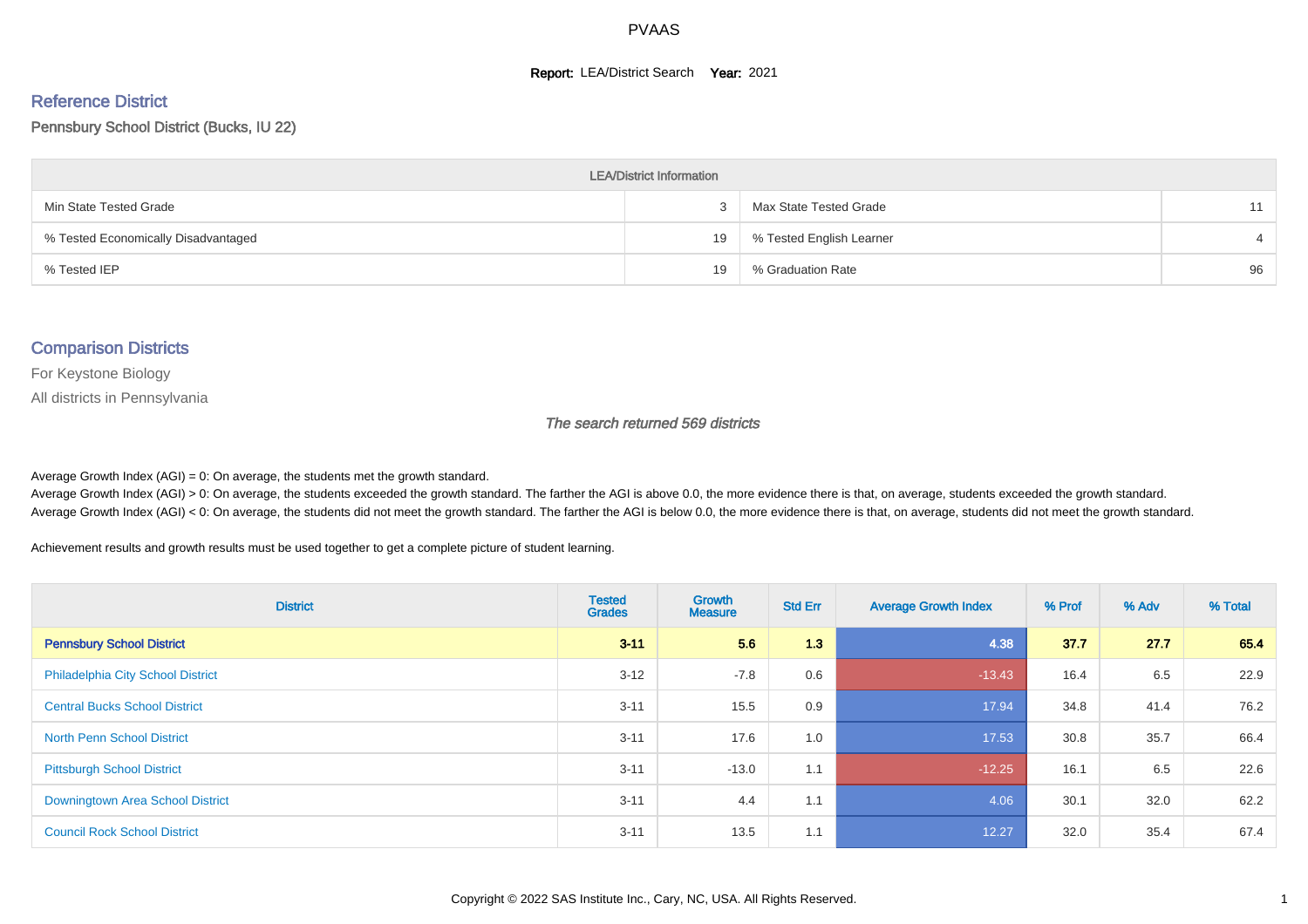| <b>District</b>                           | <b>Tested</b><br><b>Grades</b> | <b>Growth</b><br><b>Measure</b> | <b>Std Err</b> | <b>Average Growth Index</b> | % Prof | % Adv | % Total |
|-------------------------------------------|--------------------------------|---------------------------------|----------------|-----------------------------|--------|-------|---------|
| <b>Pennsbury School District</b>          | $3 - 11$                       | 5.6                             | 1.3            | 4.38                        | 37.7   | 27.7  | 65.4    |
| <b>Bethlehem Area School District</b>     | $3 - 11$                       | $-4.5$                          | 1.1            | $-3.91$                     | 20.4   | 11.3  | 31.7    |
| <b>Parkland School District</b>           | $3 - 11$                       | $-3.7$                          | 1.2            | $-3.17$                     | 31.4   | 30.6  | 62.0    |
| <b>West Chester Area School District</b>  | $3 - 11$                       | $-2.1$                          | 1.2            | $-1.83$                     | 36.4   | 23.2  | 59.6    |
| <b>Reading School District</b>            | $3 - 11$                       | 4.3                             | 1.2            | 3.71                        | 16.8   | 6.0   | 22.8    |
| <b>East Penn School District</b>          | $3 - 11$                       | 8.9                             | 1.2            | 7.61                        | 32.8   | 26.4  | 59.2    |
| <b>Cumberland Valley School District</b>  | $3 - 12$                       | 18.6                            | 1.2            | 15.79                       | 31.3   | 39.2  | 70.5    |
| <b>Spring-Ford Area School District</b>   | $3 - 11$                       | 16.6                            | 1.2            | 14.02                       | 30.4   | 45.3  | 75.7    |
| <b>Lower Merion School District</b>       | $3 - 11$                       | 18.9                            | 1.2            | 15.42                       | 29.4   | 48.6  | 78.0    |
| <b>Central Dauphin School District</b>    | $3 - 11$                       | $-5.2$                          | 1.2            | $-4.24$                     | 29.3   | 8.7   | 38.0    |
| <b>Chambersburg Area School District</b>  | $3 - 11$                       | $-5.6$                          | 1.3            | $-4.42$                     | 24.2   | 15.2  | 39.4    |
| North Allegheny School District           | $3 - 11$                       | 18.0                            | 1.3            | 14.25                       | 30.5   | 42.9  | 73.4    |
| <b>Hempfield School District</b>          | $3 - 11$                       | 13.4                            | 1.3            | 10.53                       | 29.9   | 36.8  | 66.7    |
| <b>Pennsbury School District</b>          | $3 - 11$                       | 5.6                             | 1.3            | 4.38                        | 37.7   | 27.7  | 65.4    |
| <b>Easton Area School District</b>        | $3-12$                         | 6.3                             | 1.3            | 4.91                        | 24.1   | 13.0  | 37.1    |
| <b>West Shore School District</b>         | $3 - 12$                       | 2.2                             | 1.3            | 1.68                        | 31.8   | 15.2  | 47.1    |
| <b>Neshaminy School District</b>          | $3 - 11$                       | 8.6                             | 1.3            | 6.56                        | 31.3   | 23.9  | 55.2    |
| <b>State College Area School District</b> | $3 - 11$                       | 24.5                            | 1.3            | 18.59                       | 31.9   | 46.9  | 78.8    |
| Mt Lebanon School District                | $3 - 11$                       | 2.4                             | 1.3            | 1.79                        | 39.3   | 37.4  | 76.8    |
| <b>Upper Darby School District</b>        | $3-12$                         | 11.2                            | 1.4            | 8.28                        | 23.8   | 11.8  | 35.6    |
| <b>Allentown City School District</b>     | $3-12$                         | $-16.9$                         | 1.4            | $-12.37$                    | 5.9    | 0.4   | 6.3     |
| <b>Haverford Township School District</b> | $3 - 11$                       | 1.4                             | 1.4            | 1.05                        | 36.7   | 26.3  | 63.0    |
| <b>Millcreek Township School District</b> | $3 - 11$                       | 9.1                             | 1.4            | 6.61                        | 34.5   | 30.1  | 64.6    |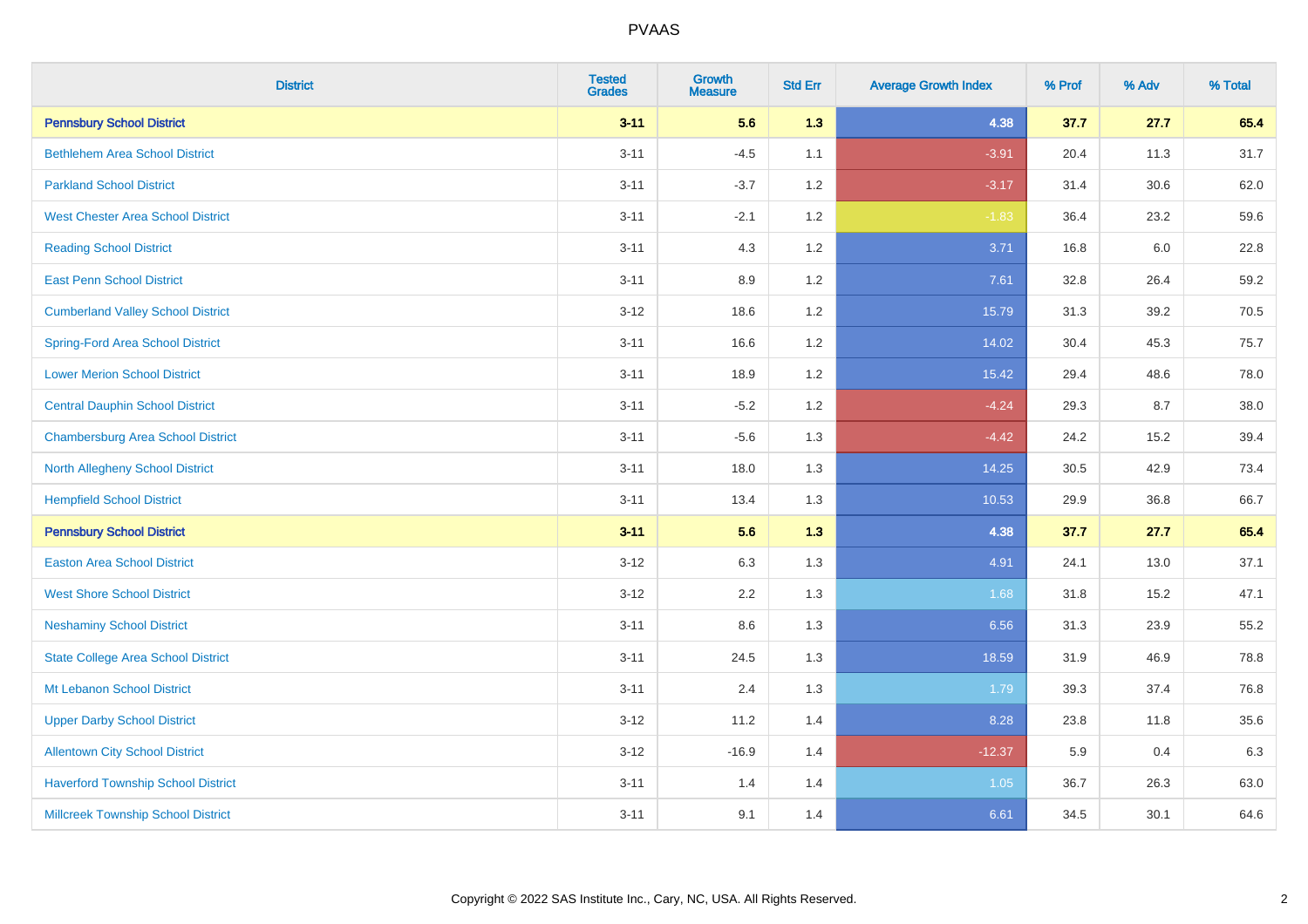| <b>District</b>                              | <b>Tested</b><br><b>Grades</b> | <b>Growth</b><br><b>Measure</b> | <b>Std Err</b> | <b>Average Growth Index</b> | % Prof | % Adv | % Total |
|----------------------------------------------|--------------------------------|---------------------------------|----------------|-----------------------------|--------|-------|---------|
| <b>Pennsbury School District</b>             | $3 - 11$                       | 5.6                             | 1.3            | 4.38                        | 37.7   | 27.7  | 65.4    |
| <b>Lancaster School District</b>             | $3 - 12$                       | $-10.0$                         | 1.4            | $-7.22$                     | 9.0    | 3.9   | 12.8    |
| <b>Bristol Township School District</b>      | $3 - 11$                       | $-7.4$                          | 1.4            | $-5.32$                     | 13.8   | 4.6   | 18.4    |
| <b>Boyertown Area School District</b>        | $3 - 11$                       | $-2.9$                          | 1.4            | $-2.06$                     | 30.8   | 22.6  | 53.4    |
| <b>Dallastown Area School District</b>       | $3 - 11$                       | 19.9                            | 1.4            | 14.14                       | 36.8   | 34.2  | 71.0    |
| <b>Williamsport Area School District</b>     | $3 - 11$                       | $-11.7$                         | 1.4            | $-8.29$                     | 18.2   | 10.5  | 28.7    |
| <b>Seneca Valley School District</b>         | $3 - 11$                       | $0.8\,$                         | 1.4            | 0.54                        | 40.6   | 25.2  | 65.8    |
| <b>Souderton Area School District</b>        | $3 - 11$                       | 18.5                            | 1.4            | 12.86                       | 39.2   | 31.2  | 70.4    |
| <b>East Stroudsburg Area School District</b> | $3 - 11$                       | $-4.9$                          | 1.4            | $-3.38$                     | 22.7   | 12.5  | 35.2    |
| <b>Avon Grove School District</b>            | $3 - 10$                       | $7.6\,$                         | 1.4            | 5.29                        | 33.7   | 33.2  | 67.0    |
| <b>Erie City School District</b>             | $3 - 12$                       | $-4.5$                          | 1.4            | $-3.09$                     | 13.4   | 6.7   | 20.1    |
| <b>Manheim Township School District</b>      | $3 - 12$                       | 10.9                            | 1.5            | 7.51                        | 30.9   | 31.0  | 61.9    |
| <b>Wilson School District</b>                | $3 - 12$                       | $0.5\,$                         | 1.5            | 0.32                        | 30.4   | 25.5  | 55.9    |
| <b>Pennridge School District</b>             | $3 - 10$                       | 7.4                             | 1.5            | 5.10                        | 32.0   | 27.6  | 59.6    |
| <b>Penn Manor School District</b>            | $3 - 11$                       | 7.1                             | 1.5            | 4.82                        | 26.7   | 20.5  | 47.2    |
| <b>Butler Area School District</b>           | $3 - 11$                       | $-14.1$                         | 1.5            | $-9.60$                     | 26.4   | 11.1  | 37.5    |
| <b>Central York School District</b>          | $3 - 12$                       | 12.9                            | 1.5            | 8.64                        | 31.4   | 24.1  | 55.5    |
| <b>Perkiomen Valley School District</b>      | $3 - 11$                       | 2.7                             | 1.5            | 1.83                        | 35.0   | 25.3  | 60.3    |
| <b>Centennial School District</b>            | $3 - 10$                       | 1.5                             | 1.5            | 0.98                        | 23.6   | 12.4  | 36.0    |
| <b>Altoona Area School District</b>          | $3 - 12$                       | 0.1                             | 1.5            | 0.07                        | 29.0   | 13.8  | 42.8    |
| <b>Owen J Roberts School District</b>        | $3 - 11$                       | $-3.5$                          | 1.5            | $-2.27$                     | 36.8   | 24.4  | 61.2    |
| Pennsylvania Cyber Charter School            | $3 - 11$                       | 0.6                             | 1.5            | 0.37                        | 20.8   | 8.1   | 28.9    |
| <b>Quakertown Community School District</b>  | $3 - 12$                       | $-4.3$                          | 1.5            | $-2.79$                     | 33.8   | 20.1  | 53.8    |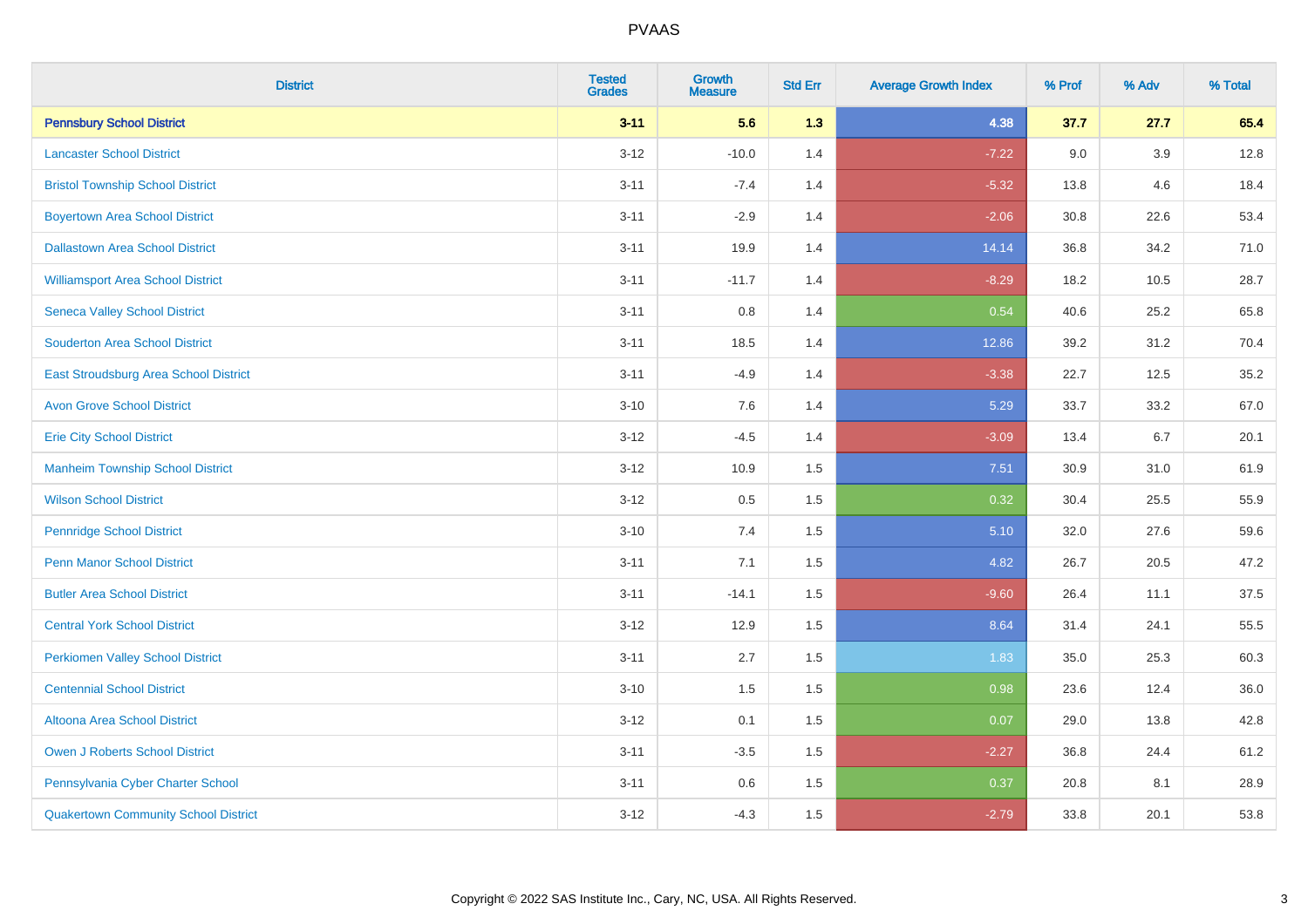| <b>District</b>                                    | <b>Tested</b><br><b>Grades</b> | <b>Growth</b><br><b>Measure</b> | <b>Std Err</b> | <b>Average Growth Index</b> | % Prof | % Adv | % Total |
|----------------------------------------------------|--------------------------------|---------------------------------|----------------|-----------------------------|--------|-------|---------|
| <b>Pennsbury School District</b>                   | $3 - 11$                       | 5.6                             | 1.3            | 4.38                        | 37.7   | 27.7  | 65.4    |
| <b>Canon-Mcmillan School District</b>              | $3 - 11$                       | $-5.0$                          | 1.5            | $-3.25$                     | 30.8   | 28.5  | 59.3    |
| Northampton Area School District                   | $3 - 11$                       | 3.2                             | 1.5            | 2.05                        | 29.8   | 17.9  | 47.7    |
| <b>Commonwealth Charter Academy Charter School</b> | $3 - 10$                       | 4.2                             | 1.6            | 2.68                        | 27.0   | 15.6  | 42.5    |
| <b>Hazleton Area School District</b>               | $3 - 11$                       | 6.0                             | 1.6            | 3.85                        | 20.5   | 9.0   | 29.5    |
| <b>Cornwall-Lebanon School District</b>            | $3 - 11$                       | 8.2                             | 1.6            | 5.24                        | 28.0   | 20.5  | 48.6    |
| <b>Bensalem Township School District</b>           | $3 - 11$                       | 1.0                             | 1.6            | 0.63                        | 24.3   | 10.7  | 34.9    |
| <b>Armstrong School District</b>                   | $3 - 11$                       | $9.8\,$                         | 1.6            | 6.22                        | 32.8   | 24.6  | 57.4    |
| <b>Methacton School District</b>                   | $3 - 11$                       | 11.0                            | 1.6            | 6.94                        | 36.0   | 33.6  | 69.6    |
| <b>Abington School District</b>                    | $3 - 10$                       | 0.9                             | 1.6            | 0.57                        | 29.7   | 28.7  | 58.4    |
| <b>Ridley School District</b>                      | $3 - 12$                       | 0.3                             | 1.6            | 0.21                        | 32.0   | 10.7  | 42.6    |
| <b>Mifflin County School District</b>              | $3 - 11$                       | 12.3                            | 1.6            | 7.69                        | 35.1   | 15.1  | 50.3    |
| <b>Norwin School District</b>                      | $3 - 11$                       | $-1.1$                          | 1.6            | $-0.70$                     | 37.7   | 27.6  | 65.2    |
| <b>Stroudsburg Area School District</b>            | $3 - 11$                       | 7.5                             | 1.6            | 4.70                        | 30.4   | 18.3  | 48.7    |
| <b>Hempfield Area School District</b>              | $3 - 12$                       | $-10.2$                         | 1.6            | $-6.37$                     | 28.1   | 19.2  | 47.3    |
| <b>York Co School Of Technology</b>                | $9 - 12$                       | $-10.9$                         | 1.6            | $-6.79$                     | 22.6   | 4.0   | 26.6    |
| <b>Governor Mifflin School District</b>            | $3 - 11$                       | $-4.4$                          | 1.6            | $-2.69$                     | 30.3   | 7.7   | 38.0    |
| <b>Coatesville Area School District</b>            | $3 - 11$                       | $-9.5$                          | 1.6            | $-5.81$                     | 12.8   | 3.3   | 16.2    |
| <b>Hatboro-Horsham School District</b>             | $3 - 11$                       | $-2.7$                          | 1.6            | $-1.65$                     | 27.9   | 17.9  | 45.8    |
| <b>Delaware Valley School District</b>             | $3 - 11$                       | 15.7                            | 1.6            | 9.62                        | 36.7   | 32.1  | 68.8    |
| Mechanicsburg Area School District                 | $3 - 11$                       | $-5.7$                          | 1.6            | $-3.48$                     | 35.1   | 16.0  | 51.2    |
| <b>Hollidaysburg Area School District</b>          | $3 - 11$                       | $-2.7$                          | 1.6            | $-1.64$                     | 32.6   | 15.2  | 47.8    |
| <b>Colonial School District</b>                    | $3 - 11$                       | 22.1                            | 1.6            | 13.55                       | 27.2   | 43.5  | 70.6    |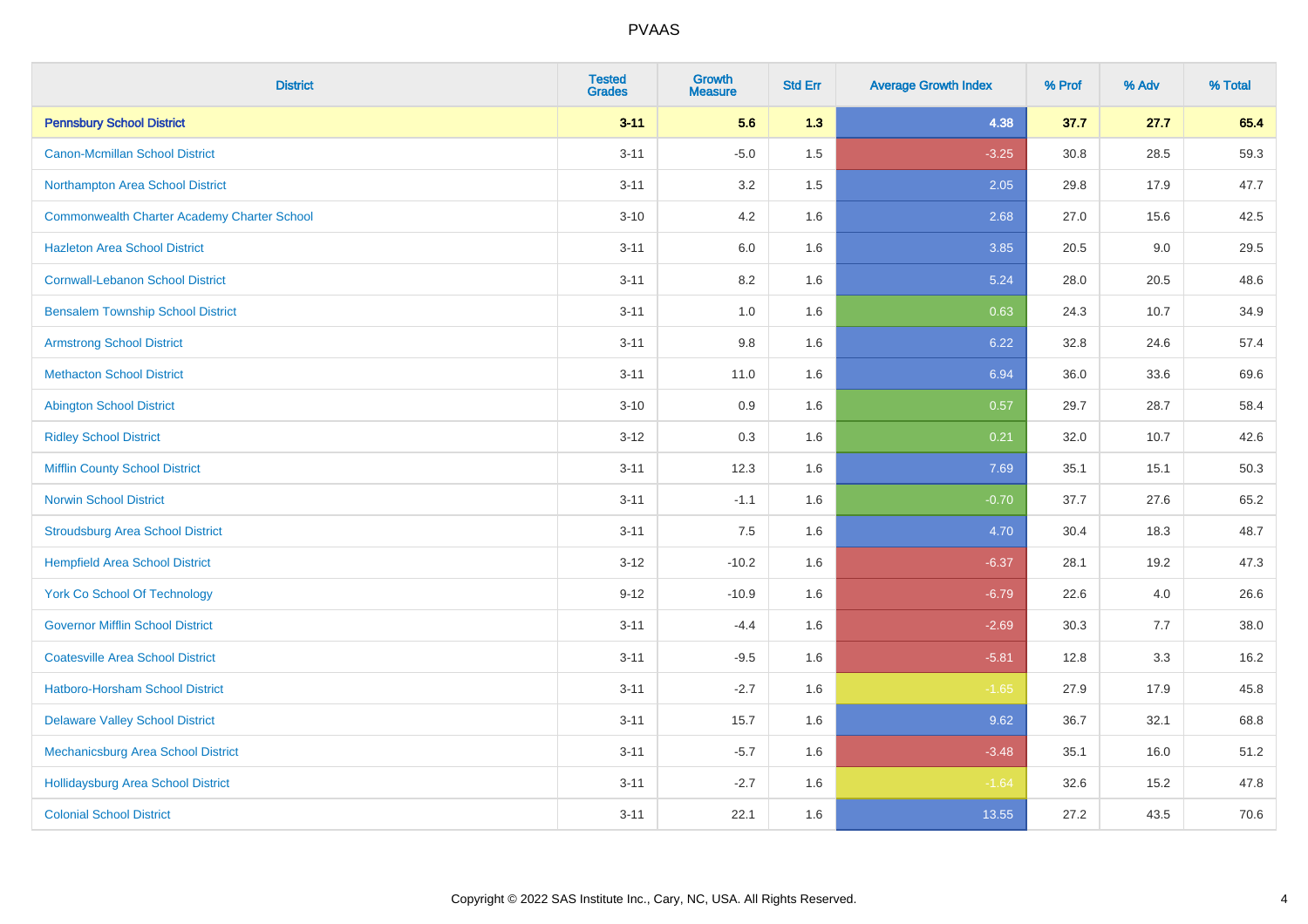| <b>District</b>                               | <b>Tested</b><br><b>Grades</b> | <b>Growth</b><br><b>Measure</b> | <b>Std Err</b> | <b>Average Growth Index</b> | % Prof | % Adv   | % Total |
|-----------------------------------------------|--------------------------------|---------------------------------|----------------|-----------------------------|--------|---------|---------|
| <b>Pennsbury School District</b>              | $3 - 11$                       | 5.6                             | 1.3            | 4.38                        | 37.7   | 27.7    | 65.4    |
| <b>Warren County School District</b>          | $3 - 11$                       | $-0.1$                          | 1.6            | $-0.06$                     | 26.7   | 9.7     | 36.4    |
| <b>Nazareth Area School District</b>          | $3 - 11$                       | $-2.5$                          | 1.7            | $-1.53$                     | 29.2   | 24.6    | 53.8    |
| Norristown Area School District               | $3 - 12$                       | $-25.4$                         | 1.7            | $-15.35$                    | 10.6   | $1.8\,$ | 12.4    |
| <b>Kennett Consolidated School District</b>   | $3 - 11$                       | $-10.4$                         | 1.7            | $-6.27$                     | 28.7   | 14.0    | 42.7    |
| <b>Whitehall-Coplay School District</b>       | $3 - 11$                       | 11.8                            | 1.7            | 7.06                        | 32.3   | 21.7    | 54.0    |
| <b>Pine-Richland School District</b>          | $3 - 11$                       | 9.3                             | 1.7            | 5.56                        | 42.3   | 35.8    | 78.1    |
| <b>South Western School District</b>          | $3 - 12$                       | 2.5                             | 1.7            | 1.48                        | 36.2   | 19.7    | 55.9    |
| <b>Conestoga Valley School District</b>       | $3 - 11$                       | 2.4                             | 1.7            | 1.43                        | 35.0   | 23.5    | 58.5    |
| <b>Ephrata Area School District</b>           | $3 - 11$                       | $6.8\,$                         | 1.7            | 4.08                        | 31.6   | 17.1    | 48.8    |
| <b>Abington Heights School District</b>       | $3 - 11$                       | 6.7                             | 1.7            | 4.00                        | 33.8   | 31.7    | 65.5    |
| <b>Bethel Park School District</b>            | $3 - 11$                       | $-4.4$                          | 1.7            | $-2.62$                     | 40.1   | 27.3    | 67.4    |
| Elizabethtown Area School District            | $3 - 12$                       | 7.1                             | 1.7            | 4.19                        | 36.4   | 27.6    | 64.0    |
| <b>Garnet Valley School District</b>          | $3 - 10$                       | 0.2                             | 1.7            | 0.13                        | 34.9   | 26.4    | 61.3    |
| <b>Wissahickon School District</b>            | $3 - 10$                       | $-5.3$                          | 1.7            | $-3.14$                     | 27.5   | 29.0    | 56.6    |
| <b>Exeter Township School District</b>        | $3 - 11$                       | $-1.0$                          | 1.7            | $-0.58$                     | 27.2   | 15.6    | 42.8    |
| <b>Conewago Valley School District</b>        | $3 - 12$                       | 7.6                             | 1.7            | 4.46                        | 41.3   | 19.4    | 60.6    |
| <b>Peters Township School District</b>        | $3 - 11$                       | 14.1                            | 1.7            | 8.16                        | 35.2   | 41.6    | 76.8    |
| <b>Carlisle Area School District</b>          | $3 - 11$                       | $-5.2$                          | 1.7            | $-2.99$                     | 28.0   | 19.3    | 47.3    |
| <b>Unionville-Chadds Ford School District</b> | $3 - 11$                       | 15.8                            | 1.7            | 9.12                        | 31.2   | 48.0    | 79.2    |
| <b>Springfield School District</b>            | $3 - 11$                       | 1.2                             | 1.7            | 0.69                        | 31.8   | 25.2    | 56.9    |
| <b>Shaler Area School District</b>            | $3 - 11$                       | $-2.1$                          | 1.8            | $-1.18$                     | 32.0   | 13.0    | 45.0    |
| <b>Penn-Trafford School District</b>          | $3 - 11$                       | 2.9                             | 1.8            | 1.68                        | 46.3   | 26.2    | 72.5    |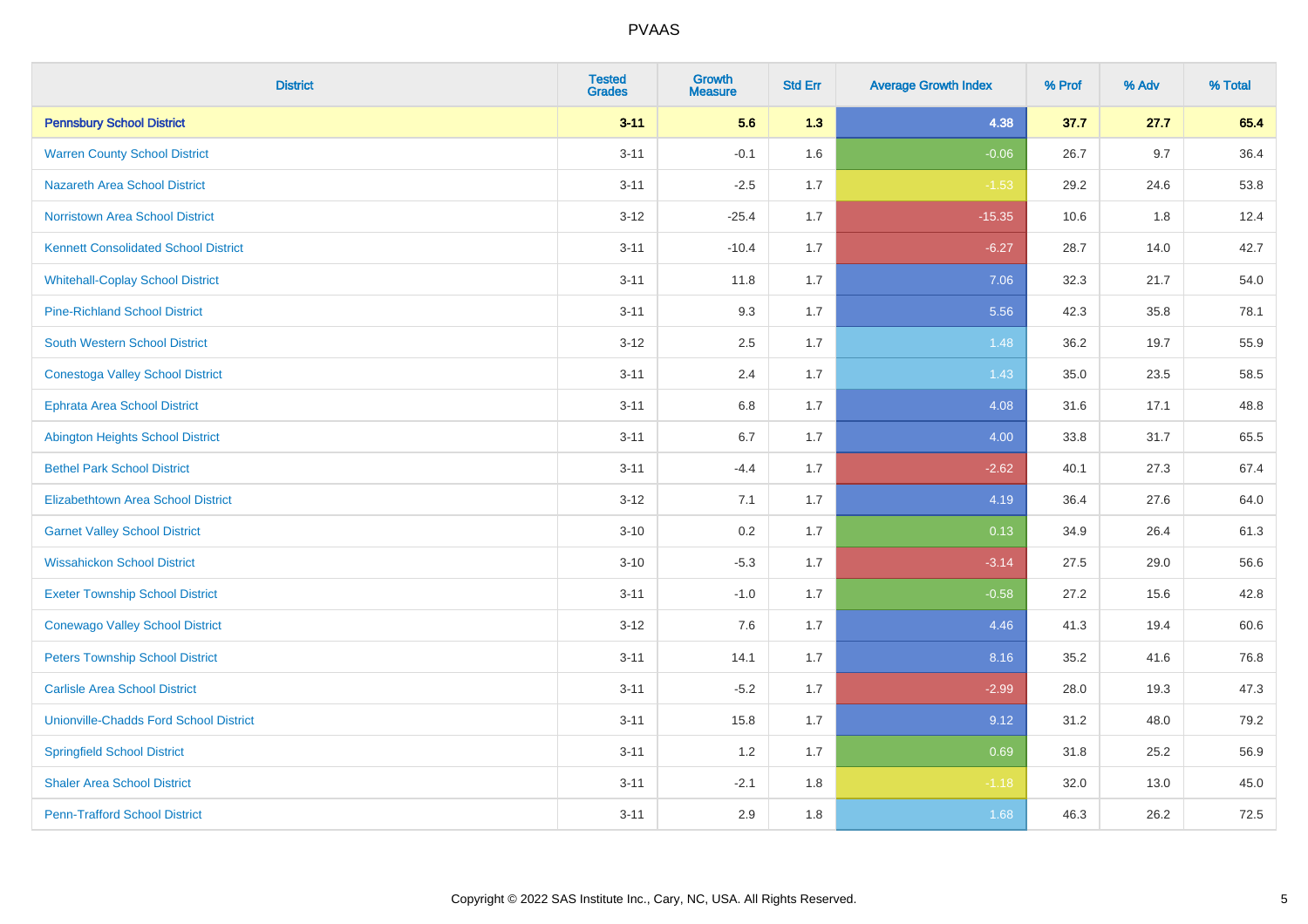| <b>District</b>                             | <b>Tested</b><br><b>Grades</b> | <b>Growth</b><br><b>Measure</b> | <b>Std Err</b> | <b>Average Growth Index</b> | % Prof | % Adv | % Total |
|---------------------------------------------|--------------------------------|---------------------------------|----------------|-----------------------------|--------|-------|---------|
| <b>Pennsbury School District</b>            | $3 - 11$                       | 5.6                             | 1.3            | 4.38                        | 37.7   | 27.7  | 65.4    |
| <b>Shippensburg Area School District</b>    | $3 - 11$                       | 0.5                             | 1.8            | 0.26                        | 23.5   | 22.8  | 46.3    |
| <b>Upper Saint Clair School District</b>    | $3 - 11$                       | 13.8                            | 1.8            | 7.86                        | 32.2   | 44.5  | 76.7    |
| <b>Oxford Area School District</b>          | $3 - 11$                       | $-3.1$                          | 1.8            | $-1.77$                     | 27.5   | 14.5  | 42.0    |
| <b>Lower Dauphin School District</b>        | $3 - 11$                       | 5.3                             | 1.8            | 3.03                        | 30.6   | 26.8  | 57.5    |
| <b>York City School District</b>            | $3 - 12$                       | $-17.7$                         | 1.8            | $-10.05$                    | 3.2    | 0.7   | 3.9     |
| <b>Keystone Central School District</b>     | $3 - 11$                       | 3.6                             | 1.8            | 2.04                        | 27.1   | 14.6  | 41.8    |
| Penn-Delco School District                  | $3 - 11$                       | 1.3                             | 1.8            | 0.75                        | 26.5   | 12.6  | 39.1    |
| <b>Trinity Area School District</b>         | $3 - 11$                       | $-8.7$                          | 1.8            | $-4.87$                     | 20.9   | 9.8   | 30.8    |
| Pocono Mountain School District             | $3 - 12$                       | $-4.3$                          | 1.8            | $-2.43$                     | 35.5   | 17.1  | 52.6    |
| <b>Waynesboro Area School District</b>      | $3 - 12$                       | 3.0                             | 1.8            | 1.67                        | 26.0   | 23.5  | 49.5    |
| <b>North Hills School District</b>          | $3 - 11$                       | $-15.8$                         | 1.8            | $-8.84$                     | 26.4   | 19.8  | 46.2    |
| Palmyra Area School District                | $3 - 11$                       | 16.2                            | 1.8            | 9.02                        | 38.8   | 34.0  | 72.8    |
| Moon Area School District                   | $3 - 11$                       | 1.5                             | 1.8            | 0.86                        | 34.5   | 25.5  | 60.0    |
| <b>Upper Dublin School District</b>         | $3 - 12$                       | 2.1                             | 1.8            | 1.19                        | 34.7   | 30.0  | 64.7    |
| South Fayette Township School District      | $3 - 11$                       | 6.0                             | 1.8            | 3.33                        | 32.2   | 38.3  | 70.5    |
| Northeastern York School District           | $3 - 11$                       | 3.8                             | 1.8            | 2.11                        | 32.7   | 21.0  | 53.7    |
| <b>Northern York County School District</b> | $3 - 11$                       | 8.4                             | 1.8            | 4.63                        | 24.3   | 23.1  | 47.4    |
| <b>Pleasant Valley School District</b>      | $3 - 11$                       | $-3.3$                          | 1.8            | $-1.80$                     | 28.5   | 10.4  | 39.0    |
| <b>Solanco School District</b>              | $3 - 11$                       | 2.2                             | 1.8            | 1.18                        | 27.2   | 15.0  | 42.3    |
| <b>Southern York County School District</b> | $3 - 11$                       | 15.5                            | 1.8            | 8.48                        | 37.6   | 29.2  | 66.8    |
| <b>Phoenixville Area School District</b>    | $3 - 11$                       | 7.3                             | 1.8            | 3.96                        | 32.3   | 27.6  | 59.8    |
| <b>South Eastern School District</b>        | $3 - 11$                       | $-1.0$                          | 1.8            | $-0.55$                     | 36.4   | 17.1  | 53.5    |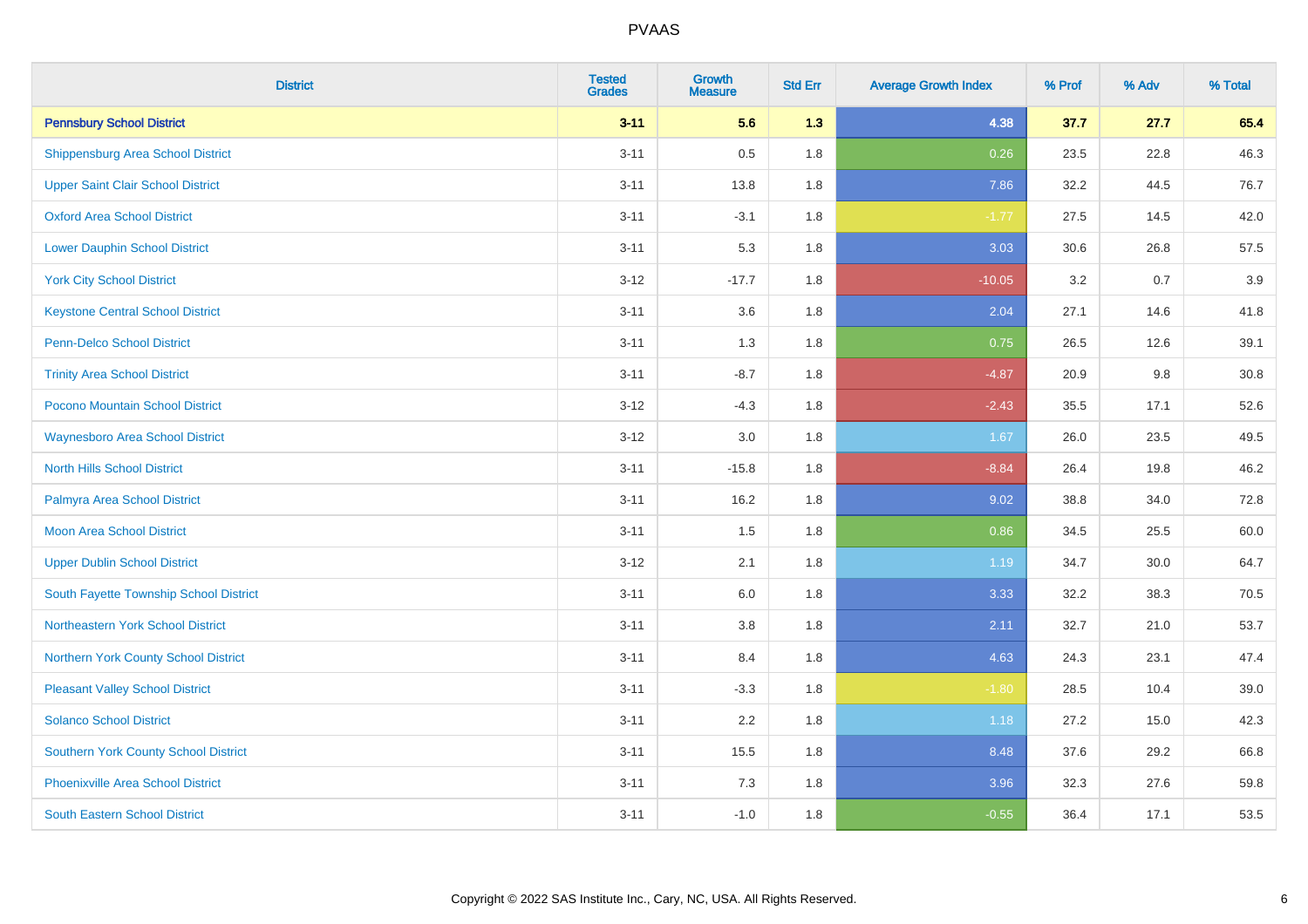| <b>District</b>                          | <b>Tested</b><br><b>Grades</b> | <b>Growth</b><br><b>Measure</b> | <b>Std Err</b> | <b>Average Growth Index</b> | % Prof | % Adv | % Total |
|------------------------------------------|--------------------------------|---------------------------------|----------------|-----------------------------|--------|-------|---------|
| <b>Pennsbury School District</b>         | $3 - 11$                       | 5.6                             | 1.3            | 4.38                        | 37.7   | 27.7  | 65.4    |
| <b>Franklin Regional School District</b> | $3 - 11$                       | 11.3                            | 1.8            | 6.13                        | 30.0   | 35.0  | 65.0    |
| <b>Warwick School District</b>           | $3 - 11$                       | 21.7                            | 1.8            | 11.76                       | 27.7   | 36.3  | 64.0    |
| <b>Radnor Township School District</b>   | $3 - 12$                       | 7.5                             | 1.9            | 4.03                        | 33.0   | 38.3  | 71.3    |
| <b>Penncrest School District</b>         | $3 - 11$                       | 6.0                             | 1.9            | 3.24                        | 31.1   | 16.9  | 48.0    |
| Fox Chapel Area School District          | $3 - 11$                       | 17.6                            | 1.9            | 9.47                        | 22.9   | 52.0  | 74.9    |
| <b>Baldwin-Whitehall School District</b> | $3 - 11$                       | $-5.5$                          | 1.9            | $-2.93$                     | 32.0   | 14.7  | 46.7    |
| <b>Upper Perkiomen School District</b>   | $3 - 11$                       | 5.7                             | 1.9            | 3.04                        | 25.4   | 19.9  | 45.4    |
| <b>Daniel Boone Area School District</b> | $3 - 12$                       | 0.9                             | 1.9            | 0.46                        | 28.9   | 22.0  | 51.0    |
| <b>Lebanon School District</b>           | $3 - 11$                       | $-1.2$                          | 1.9            | $-0.63$                     | 15.2   | 6.4   | 21.6    |
| <b>Dover Area School District</b>        | $3-12$                         | 7.1                             | 1.9            | 3.78                        | 33.0   | 18.7  | 51.7    |
| Pennsylvania Leadership Charter School   | $3 - 11$                       | 8.0                             | 1.9            | 4.22                        | 33.1   | 27.8  | 60.9    |
| <b>Cocalico School District</b>          | $3 - 11$                       | 12.3                            | 1.9            | 6.48                        | 28.2   | 32.3  | 60.5    |
| <b>Muhlenberg School District</b>        | $3 - 10$                       | $-17.8$                         | 1.9            | $-9.34$                     | 12.4   | 4.6   | 17.0    |
| West Jefferson Hills School District     | $3 - 11$                       | 1.9                             | 1.9            | 0.99                        | 34.8   | 27.3  | 62.1    |
| <b>Twin Valley School District</b>       | $3-12$                         | $-3.2$                          | 1.9            | $-1.68$                     | 38.8   | 19.8  | 58.6    |
| <b>Mars Area School District</b>         | $3 - 10$                       | 6.6                             | 1.9            | 3.45                        | 36.7   | 32.4  | 69.1    |
| <b>William Penn School District</b>      | $3-12$                         | 7.0                             | 1.9            | 3.61                        | 14.0   | 7.2   | 21.3    |
| <b>Red Lion Area School District</b>     | $3 - 11$                       | 4.5                             | 1.9            | 2.31                        | 32.3   | 21.5  | 53.8    |
| Lampeter-Strasburg School District       | $3 - 12$                       | 11.0                            | 1.9            | 5.69                        | 35.4   | 32.3  | 67.7    |
| <b>Harrisburg City School District</b>   | $3 - 11$                       | $-0.2$                          | 2.0            | $-0.11$                     | 6.0    | 2.0   | 8.0     |
| <b>Upper Merion Area School District</b> | $3 - 11$                       | 14.0                            | 2.0            | 7.15                        | 34.4   | 32.6  | 67.0    |
| <b>Pottsgrove School District</b>        | $3 - 11$                       | $-5.5$                          | 2.0            | $-2.78$                     | 28.6   | 10.3  | 38.8    |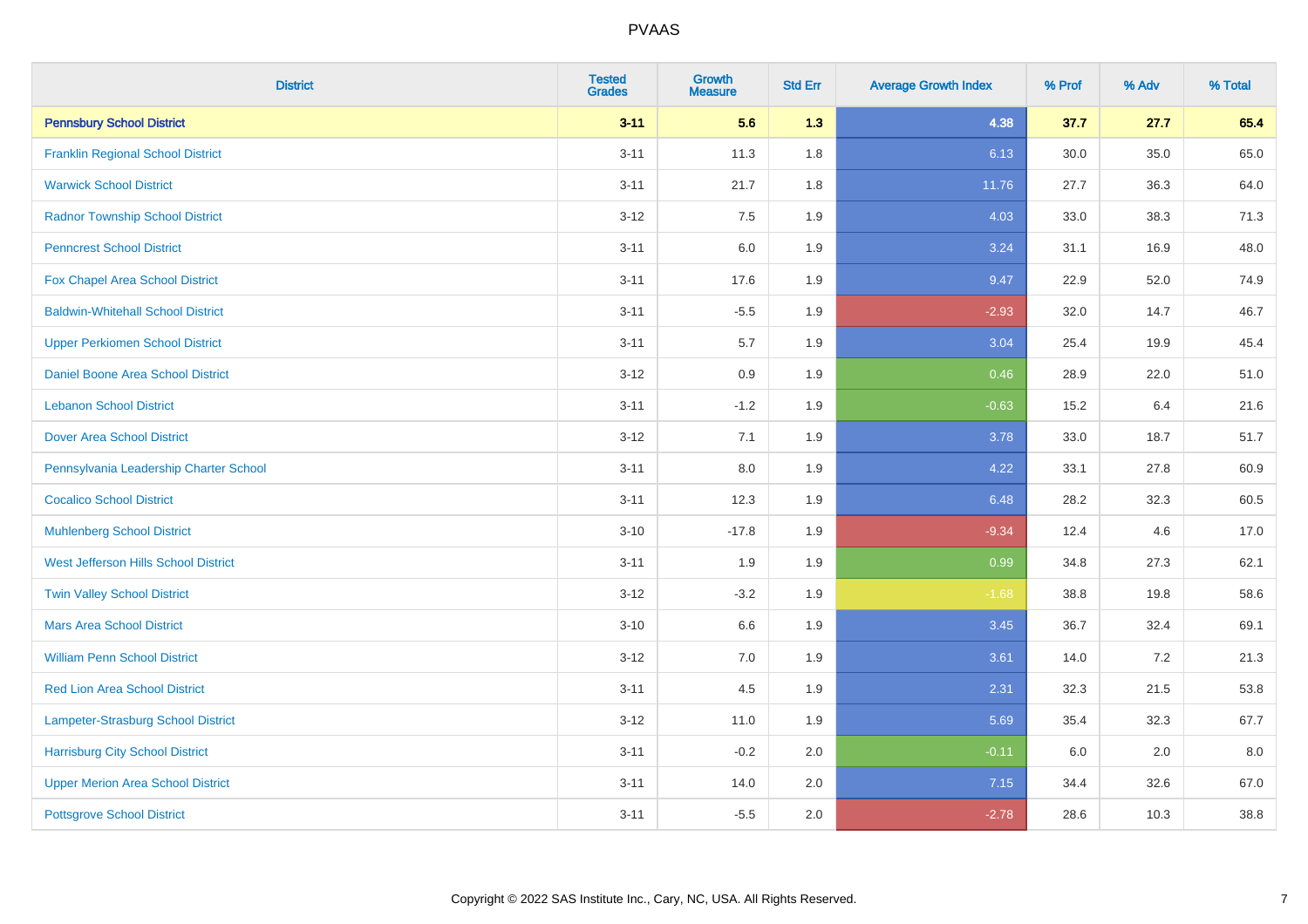| <b>District</b>                                | <b>Tested</b><br><b>Grades</b> | <b>Growth</b><br><b>Measure</b> | <b>Std Err</b> | <b>Average Growth Index</b> | % Prof | % Adv | % Total |
|------------------------------------------------|--------------------------------|---------------------------------|----------------|-----------------------------|--------|-------|---------|
| <b>Pennsbury School District</b>               | $3 - 11$                       | 5.6                             | 1.3            | 4.38                        | 37.7   | 27.7  | 65.4    |
| <b>Hampton Township School District</b>        | $3 - 11$                       | 7.4                             | 2.0            | 3.79                        | 37.9   | 39.2  | 77.0    |
| <b>Manheim Central School District</b>         | $3 - 11$                       | 12.8                            | 2.0            | 6.52                        | 27.8   | 35.4  | 63.2    |
| <b>Great Valley School District</b>            | $3 - 11$                       | 5.4                             | 2.0            | 2.77                        | 33.8   | 33.5  | 67.3    |
| <b>Interboro School District</b>               | $3-12$                         | $-8.4$                          | 2.0            | $-4.27$                     | 27.6   | 6.4   | 34.1    |
| <b>Greater Latrobe School District</b>         | $3 - 11$                       | $-14.1$                         | 2.0            | $-7.14$                     | 41.0   | 12.6  | 53.6    |
| <b>Derry Township School District</b>          | $3 - 10$                       | 20.1                            | 2.0            | 10.20                       | 32.8   | 46.9  | 79.7    |
| <b>Upper Moreland Township School District</b> | $3 - 11$                       | 1.1                             | 2.0            | 0.56                        | 24.8   | 26.6  | 51.3    |
| <b>Connellsville Area School District</b>      | $3 - 11$                       | $-5.3$                          | 2.0            | $-2.67$                     | 24.2   | 5.0   | 29.1    |
| <b>Gettysburg Area School District</b>         | $3 - 11$                       | $-6.0$                          | 2.0            | $-3.02$                     | 28.8   | 19.6  | 48.5    |
| <b>Greencastle-Antrim School District</b>      | $3 - 11$                       | $-0.3$                          | 2.0            | $-0.14$                     | 30.9   | 22.2  | 53.1    |
| <b>West Allegheny School District</b>          | $3 - 12$                       | 8.6                             | 2.0            | 4.34                        | 37.3   | 27.2  | 64.5    |
| <b>Lower Moreland Township School District</b> | $3 - 11$                       | 8.7                             | 2.0            | 4.35                        | 38.2   | 33.2  | 71.4    |
| <b>Bellefonte Area School District</b>         | $3 - 11$                       | 6.7                             | 2.0            | 3.34                        | 28.8   | 21.5  | 50.2    |
| <b>Gateway School District</b>                 | $3 - 11$                       | 3.1                             | 2.0            | 1.55                        | 35.7   | 18.5  | 54.2    |
| <b>Dubois Area School District</b>             | $3 - 11$                       | $-2.8$                          | 2.0            | $-1.37$                     | 35.5   | 19.0  | 54.6    |
| <b>Fleetwood Area School District</b>          | $3 - 10$                       | 10.4                            | 2.0            | 5.19                        | 31.7   | 25.8  | 57.5    |
| Juniata County School District                 | $3 - 12$                       | 7.7                             | 2.0            | 3.81                        | 22.9   | 18.9  | 41.8    |
| <b>Indiana Area School District</b>            | $3 - 11$                       | 12.0                            | 2.0            | 5.98                        | 30.0   | 30.4  | 60.3    |
| <b>Cheltenham School District</b>              | $3 - 11$                       | $-17.6$                         | 2.0            | $-8.74$                     | 24.4   | 8.3   | 32.6    |
| <b>Tunkhannock Area School District</b>        | $3 - 11$                       | 1.4                             | 2.0            | 0.71                        | 29.8   | 18.1  | 47.9    |
| <b>Bangor Area School District</b>             | $3 - 12$                       | $-1.2$                          | 2.0            | $-0.60$                     | 25.8   | 12.7  | 38.5    |
| <b>Kiski Area School District</b>              | $3 - 11$                       | $-4.0$                          | 2.0            | $-1.99$                     | 23.1   | 18.2  | 41.3    |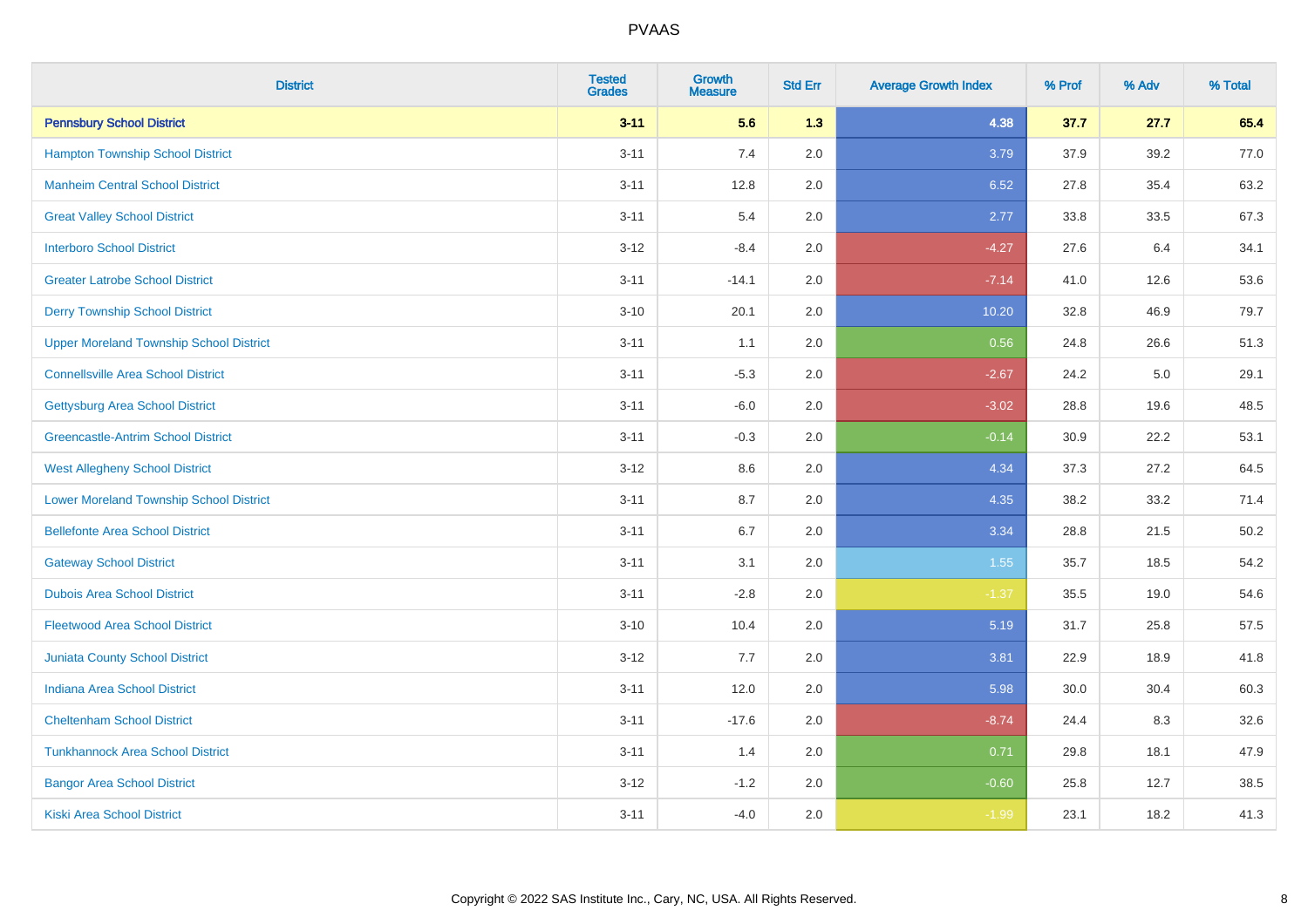| <b>District</b>                               | <b>Tested</b><br><b>Grades</b> | <b>Growth</b><br><b>Measure</b> | <b>Std Err</b> | <b>Average Growth Index</b> | % Prof | % Adv | % Total |
|-----------------------------------------------|--------------------------------|---------------------------------|----------------|-----------------------------|--------|-------|---------|
| <b>Pennsbury School District</b>              | $3 - 11$                       | 5.6                             | 1.3            | 4.38                        | 37.7   | 27.7  | 65.4    |
| <b>Spring Grove Area School District</b>      | $3 - 11$                       | 3.9                             | 2.0            | 1.90                        | 30.0   | 23.0  | 53.0    |
| <b>Montour School District</b>                | $3 - 11$                       | $-6.1$                          | 2.1            | $-2.95$                     | 31.8   | 23.6  | 55.3    |
| <b>Wallenpaupack Area School District</b>     | $3 - 11$                       | $8.8\,$                         | 2.1            | 4.28                        | 28.5   | 18.9  | 47.4    |
| 21st Century Cyber Charter School             | $6 - 12$                       | 6.6                             | 2.1            | 3.16                        | 29.0   | 21.8  | 50.8    |
| <b>Pottsville Area School District</b>        | $3 - 12$                       | $-4.9$                          | 2.1            | $-2.36$                     | 21.8   | 7.9   | 29.6    |
| Esperanza Academy Charter School              | $4 - 11$                       | 2.1                             | 2.1            | $1.01$                      | 14.2   | 3.6   | 17.8    |
| <b>Dallas School District</b>                 | $3 - 11$                       | 8.1                             | 2.1            | 3.87                        | 32.4   | 22.4  | 54.8    |
| Selinsgrove Area School District              | $3 - 12$                       | $-5.7$                          | 2.1            | $-2.74$                     | 25.4   | 13.9  | 39.2    |
| <b>York Suburban School District</b>          | $3 - 11$                       | 7.4                             | 2.1            | 3.55                        | 24.9   | 31.2  | 56.1    |
| Mifflinburg Area School District              | $3 - 11$                       | $-6.0$                          | 2.1            | $-2.87$                     | 32.7   | 13.3  | 46.0    |
| <b>Blue Mountain School District</b>          | $3 - 10$                       | 12.2                            | 2.1            | 5.81                        | 30.7   | 26.1  | 56.8    |
| Southern Lehigh School District               | $3 - 11$                       | $-4.1$                          | 2.1            | $-1.94$                     | 39.3   | 28.0  | 67.2    |
| <b>Crawford Central School District</b>       | $3 - 11$                       | $5.7\,$                         | 2.1            | 2.71                        | 26.4   | 15.8  | 42.1    |
| <b>Freeport Area School District</b>          | $3 - 10$                       | $-0.2$                          | 2.1            | $-0.10$                     | 37.4   | 29.8  | 67.2    |
| <b>Conrad Weiser Area School District</b>     | $3 - 11$                       | 7.1                             | 2.1            | 3.34                        | 28.2   | 14.4  | 42.6    |
| Northwestern Lehigh School District           | $3 - 11$                       | $-2.4$                          | 2.1            | $-1.14$                     | 41.7   | 17.9  | 59.5    |
| East Pennsboro Area School District           | $3 - 11$                       | 4.8                             | 2.1            | 2.26                        | 36.8   | 16.9  | 53.7    |
| <b>Rose Tree Media School District</b>        | $3 - 10$                       | $-2.8$                          | 2.1            | $-1.33$                     | 35.2   | 29.6  | 64.8    |
| <b>Chartiers Valley School District</b>       | $3 - 11$                       | $-9.1$                          | 2.1            | $-4.23$                     | 20.7   | 17.4  | 38.0    |
| <b>Eastern Lebanon County School District</b> | $3 - 11$                       | 4.0                             | 2.1            | 1.89                        | 23.5   | 11.5  | 35.0    |
| <b>East Lycoming School District</b>          | $3 - 11$                       | $-10.9$                         | 2.1            | $-5.08$                     | 22.5   | 8.2   | 30.8    |
| <b>Tuscarora School District</b>              | $3 - 11$                       | 13.4                            | 2.2            | 6.20                        | 37.1   | 26.3  | 63.4    |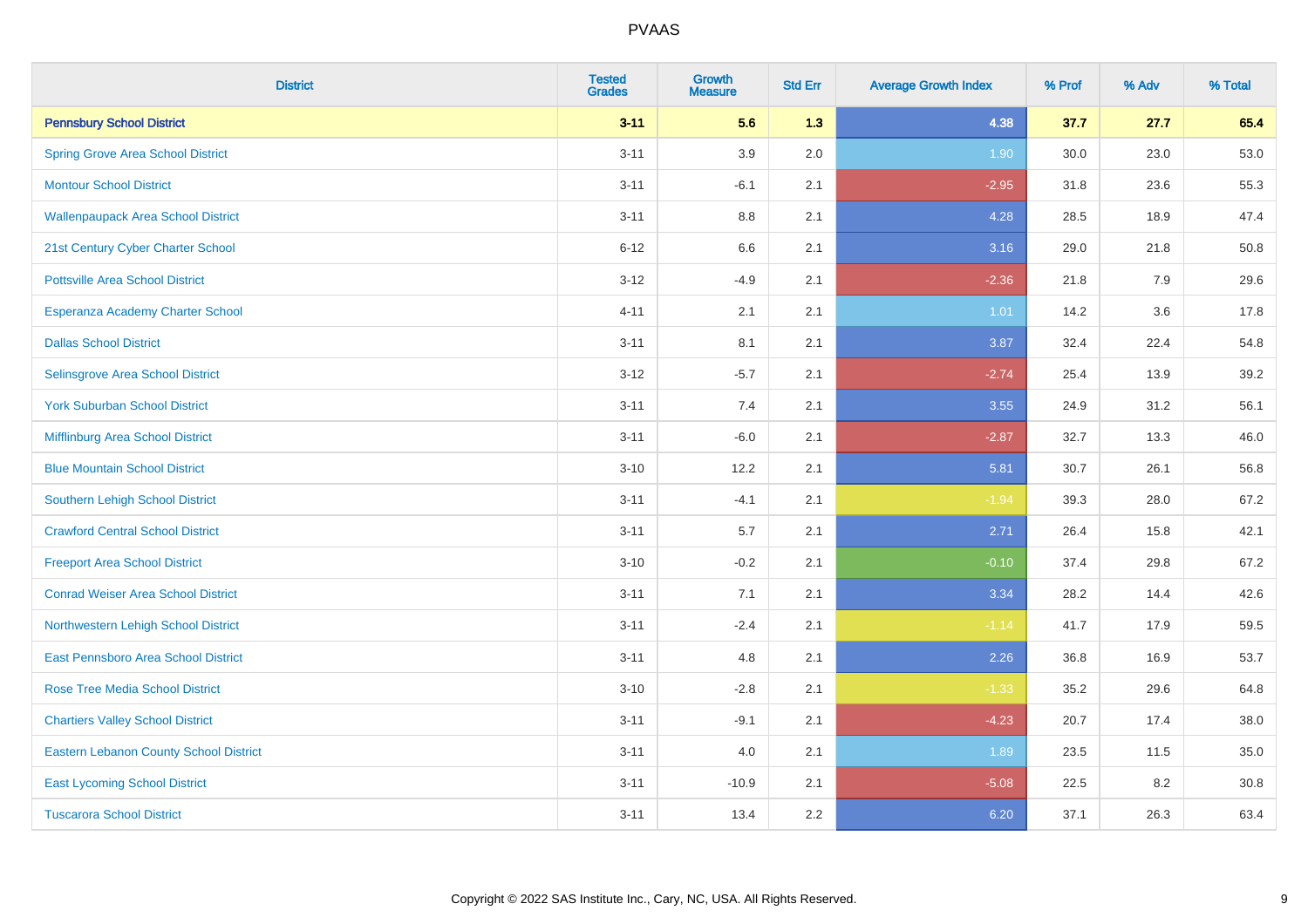| <b>District</b>                               | <b>Tested</b><br><b>Grades</b> | Growth<br><b>Measure</b> | <b>Std Err</b> | <b>Average Growth Index</b> | % Prof | % Adv   | % Total |
|-----------------------------------------------|--------------------------------|--------------------------|----------------|-----------------------------|--------|---------|---------|
| <b>Pennsbury School District</b>              | $3 - 11$                       | 5.6                      | 1.3            | 4.38                        | 37.7   | 27.7    | 65.4    |
| <b>Donegal School District</b>                | $3 - 12$                       | 5.9                      | 2.2            | 2.72                        | 34.1   | 23.1    | 57.2    |
| <b>Mckeesport Area School District</b>        | $3 - 12$                       | 4.6                      | 2.2            | 2.14                        | 21.1   | 4.4     | 25.5    |
| North Schuylkill School District              | $3 - 11$                       | $-4.7$                   | 2.2            | $-2.16$                     | 20.2   | 11.7    | 31.9    |
| <b>Pittston Area School District</b>          | $3 - 11$                       | $-8.2$                   | 2.2            | $-3.75$                     | 26.7   | 14.8    | 41.5    |
| <b>Ringgold School District</b>               | $3 - 11$                       | 2.9                      | 2.2            | 1.32                        | 23.8   | 13.3    | 37.1    |
| <b>Wallingford-Swarthmore School District</b> | $3 - 10$                       | 5.0                      | 2.2            | 2.25                        | 33.3   | 37.1    | 70.4    |
| <b>New Foundations Charter School</b>         | $3 - 11$                       | 0.6                      | 2.2            | 0.29                        | 22.4   | 4.0     | 26.4    |
| <b>Crestwood School District</b>              | $3 - 11$                       | $-3.4$                   | 2.2            | $-1.52$                     | 33.1   | 21.7    | 54.9    |
| <b>Fort Leboeuf School District</b>           | $3 - 11$                       | 3.5                      | 2.2            | 1.58                        | 32.0   | 16.8    | 48.8    |
| <b>Pottstown School District</b>              | $3 - 12$                       | 2.0                      | 2.2            | 0.88                        | 19.4   | $6.2\,$ | 25.6    |
| <b>Valley View School District</b>            | $3 - 11$                       | 9.3                      | 2.2            | 4.18                        | 26.6   | 23.1    | 49.7    |
| Saint Marys Area School District              | $3 - 11$                       | 6.0                      | 2.2            | 2.69                        | 35.4   | 18.3    | 53.7    |
| <b>Bucks County Technical High School</b>     | $9 - 10$                       | $-2.9$                   | 2.2            | $-1.29$                     | 27.7   | 10.4    | 38.2    |
| <b>Saucon Valley School District</b>          | $3 - 11$                       | 18.9                     | 2.2            | 8.48                        | 26.0   | 39.6    | 65.6    |
| South Middleton School District               | $3 - 11$                       | 4.4                      | 2.2            | 1.95                        | 31.1   | 16.4    | 47.5    |
| <b>Schuylkill Valley School District</b>      | $3 - 11$                       | $-1.0$                   | 2.2            | $-0.47$                     | 29.8   | 20.2    | 50.0    |
| South Butler County School District           | $3 - 10$                       | 6.3                      | 2.2            | 2.80                        | 37.8   | 19.2    | 57.0    |
| <b>Greensburg Salem School District</b>       | $3 - 11$                       | $-6.9$                   | 2.2            | $-3.06$                     | 30.3   | 13.3    | 43.6    |
| <b>Grove City Area School District</b>        | $3-12$                         | $-8.8$                   | 2.3            | $-3.89$                     | 25.6   | 16.4    | 42.0    |
| Northern Lebanon School District              | $3 - 11$                       | $-0.7$                   | 2.3            | $-0.29$                     | 18.8   | 6.8     | 25.6    |
| <b>Bradford Area School District</b>          | $3-12$                         | $-1.8$                   | 2.3            | $-0.79$                     | 31.2   | 16.7    | 47.9    |
| <b>Big Spring School District</b>             | $3 - 11$                       | $-9.8$                   | 2.3            | $-4.32$                     | 23.6   | 12.9    | 36.5    |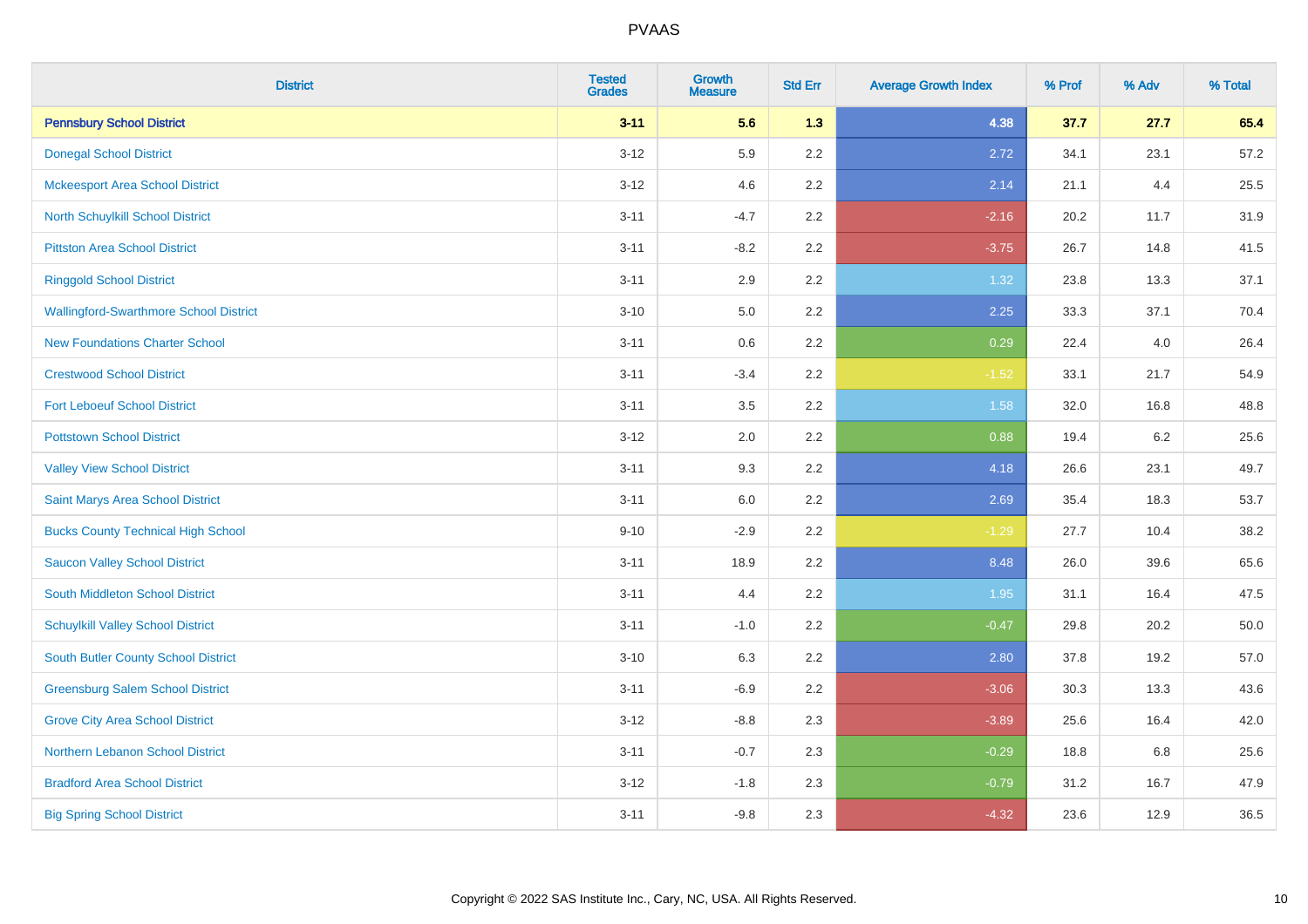| <b>District</b>                             | <b>Tested</b><br><b>Grades</b> | <b>Growth</b><br><b>Measure</b> | <b>Std Err</b> | <b>Average Growth Index</b> | % Prof | % Adv   | % Total |
|---------------------------------------------|--------------------------------|---------------------------------|----------------|-----------------------------|--------|---------|---------|
| <b>Pennsbury School District</b>            | $3 - 11$                       | 5.6                             | 1.3            | 4.38                        | 37.7   | 27.7    | 65.4    |
| <b>Central Cambria School District</b>      | $3 - 11$                       | $-12.7$                         | 2.3            | $-5.61$                     | 19.4   | 7.4     | 26.9    |
| <b>Corry Area School District</b>           | $3 - 11$                       | $-6.8$                          | 2.3            | $-3.01$                     | 24.0   | 8.8     | 32.8    |
| <b>New Castle Area School District</b>      | $3 - 12$                       | $-13.6$                         | 2.3            | $-5.99$                     | 17.6   | 2.0     | 19.5    |
| <b>Tyrone Area School District</b>          | $3-12$                         | 29.2                            | 2.3            | 12.86                       | 36.6   | 29.1    | 65.7    |
| <b>Mount Pleasant Area School District</b>  | $3 - 11$                       | $-5.4$                          | 2.3            | $-2.37$                     | 33.3   | 8.7     | 42.0    |
| <b>Keystone Oaks School District</b>        | $3 - 11$                       | $-7.2$                          | 2.3            | $-3.14$                     | 30.0   | 11.1    | 41.0    |
| <b>Belle Vernon Area School District</b>    | $3 - 11$                       | 11.1                            | 2.3            | 4.88                        | 31.6   | 25.4    | 57.1    |
| <b>Central Columbia School District</b>     | $3-12$                         | 0.3                             | 2.3            | 0.12                        | 25.4   | 37.6    | 63.0    |
| <b>Eastern York School District</b>         | $3 - 11$                       | $-6.2$                          | 2.3            | $-2.70$                     | 27.8   | 18.5    | 46.4    |
| <b>Laurel Highlands School District</b>     | $3 - 11$                       | $-3.8$                          | 2.3            | $-1.63$                     | 20.9   | 14.6    | 35.4    |
| <b>Marple Newtown School District</b>       | $3 - 11$                       | 20.6                            | 2.3            | 8.95                        | 31.1   | 42.7    | 73.8    |
| <b>West Perry School District</b>           | $3 - 11$                       | 11.0                            | 2.3            | 4.76                        | 26.9   | 20.5    | 47.4    |
| <b>Harbor Creek School District</b>         | $3 - 11$                       | 13.4                            | 2.3            | 5.80                        | 34.5   | 40.7    | 75.2    |
| <b>Albert Gallatin Area School District</b> | $3 - 11$                       | $-1.7$                          | 2.3            | $-0.72$                     | 31.9   | 20.7    | 52.7    |
| <b>Avonworth School District</b>            | $3 - 10$                       | $-6.2$                          | 2.3            | $-2.68$                     | 35.9   | 14.1    | 50.0    |
| Dauphin County Technical School             | $9 - 11$                       | $-3.9$                          | 2.3            | $-1.67$                     | 18.3   | 11.1    | 29.3    |
| <b>Blackhawk School District</b>            | $3 - 11$                       | 2.0                             | 2.3            | 0.87                        | 34.6   | 20.7    | 55.3    |
| <b>Wyoming Valley West School District</b>  | $3 - 11$                       | $-5.5$                          | 2.3            | $-2.38$                     | 22.2   | 9.2     | 31.4    |
| <b>Mount Carmel Area School District</b>    | $3 - 11$                       | $-7.9$                          | 2.3            | $-3.38$                     | 18.2   | 4.4     | 22.6    |
| <b>Highlands School District</b>            | $3 - 11$                       | $-1.3$                          | 2.3            | $-0.55$                     | 32.6   | 10.5    | 43.0    |
| <b>Sharon City School District</b>          | $3 - 11$                       | $-6.5$                          | 2.3            | $-2.79$                     | 13.1   | $5.0\,$ | 18.1    |
| <b>Athens Area School District</b>          | $3 - 11$                       | 2.6                             | 2.3            | 1.11                        | 34.9   | 12.3    | 47.3    |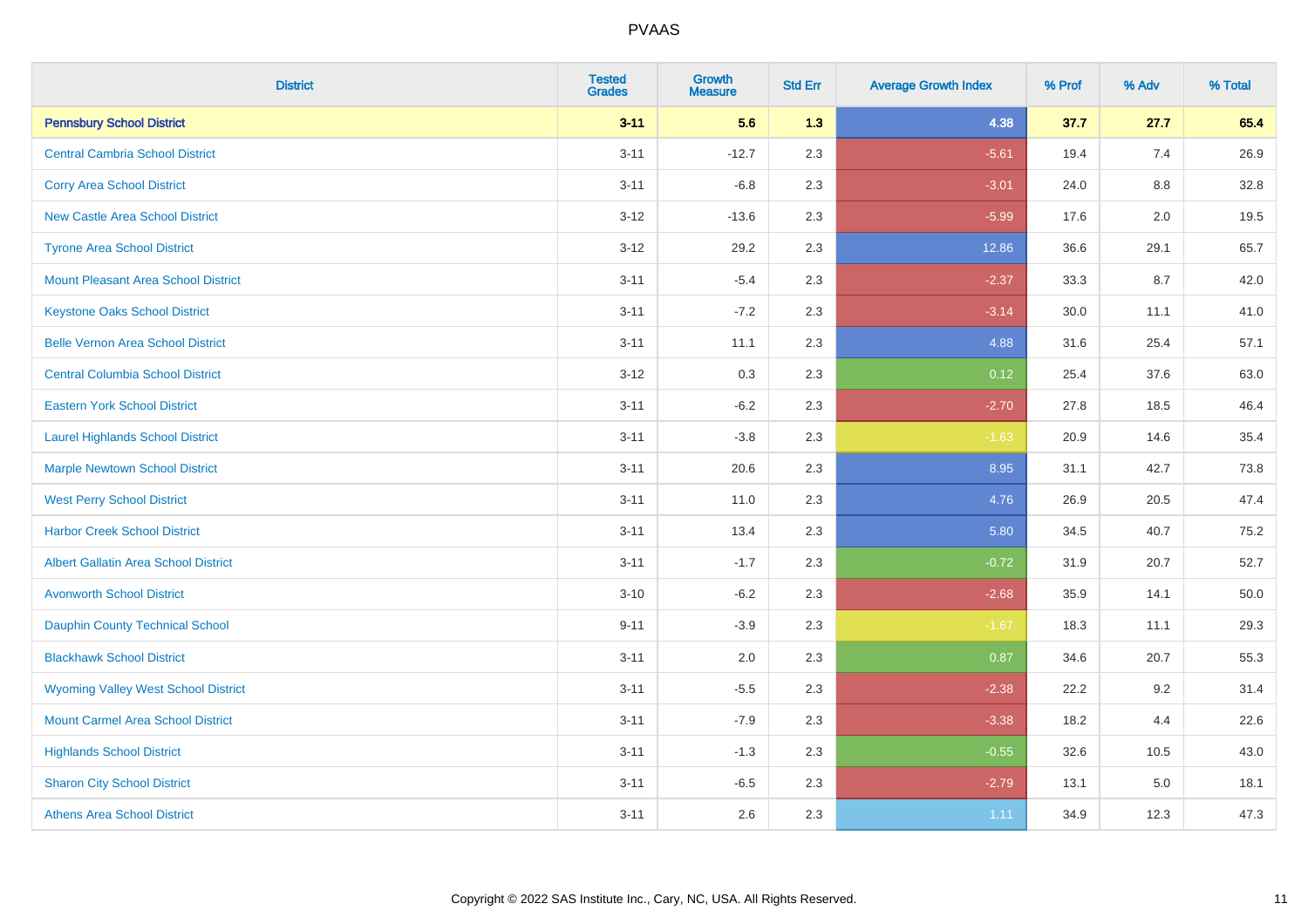| <b>District</b>                          | <b>Tested</b><br><b>Grades</b> | Growth<br><b>Measure</b> | <b>Std Err</b> | <b>Average Growth Index</b> | % Prof | % Adv | % Total |
|------------------------------------------|--------------------------------|--------------------------|----------------|-----------------------------|--------|-------|---------|
| <b>Pennsbury School District</b>         | $3 - 11$                       | 5.6                      | 1.3            | 4.38                        | 37.7   | 27.7  | 65.4    |
| <b>Wilson Area School District</b>       | $3 - 11$                       | $-0.3$                   | 2.4            | $-0.12$                     | 35.4   | 14.6  | 50.0    |
| <b>Lehighton Area School District</b>    | $3 - 11$                       | 11.4                     | 2.4            | 4.84                        | 30.5   | 24.9  | 55.3    |
| <b>Plum Borough School District</b>      | $3 - 11$                       | $-9.4$                   | 2.4            | $-3.98$                     | 32.9   | 27.4  | 60.4    |
| <b>Tamaqua Area School District</b>      | $3 - 12$                       | 6.5                      | 2.4            | 2.72                        | 34.3   | 17.5  | 51.8    |
| <b>Lewisburg Area School District</b>    | $3 - 11$                       | 1.7                      | 2.4            | 0.72                        | 35.9   | 35.9  | 71.8    |
| <b>Greater Johnstown School District</b> | $3 - 11$                       | $-3.5$                   | 2.4            | $-1.45$                     | 10.3   | 1.3   | 11.5    |
| <b>Somerset Area School District</b>     | $3 - 11$                       | $-7.6$                   | 2.4            | $-3.17$                     | 21.0   | 14.5  | 35.5    |
| <b>Middletown Area School District</b>   | $3 - 11$                       | $-3.4$                   | 2.4            | $-1.44$                     | 34.3   | 15.2  | 49.4    |
| <b>Bedford Area School District</b>      | $3 - 11$                       | 6.4                      | 2.4            | 2.68                        | 31.0   | 20.6  | 51.6    |
| Hamburg Area School District             | $3 - 11$                       | 0.6                      | 2.4            | 0.25                        | 28.0   | 15.5  | 43.6    |
| <b>City CHS</b>                          | $10 - 11$                      | $-5.6$                   | 2.4            | $-2.34$                     | 15.9   | 1.5   | 17.4    |
| <b>Bermudian Springs School District</b> | $3 - 11$                       | 2.5                      | 2.4            | 1.05                        | 31.8   | 23.5  | 55.3    |
| <b>Wilkes-Barre Area School District</b> | $3 - 11$                       | $-12.4$                  | 2.4            | $-5.18$                     | 14.2   | 3.7   | 17.9    |
| <b>Fairview School District</b>          | $3 - 11$                       | 8.3                      | 2.4            | 3.43                        | 41.9   | 34.9  | 76.7    |
| <b>Penn Hills School District</b>        | $3 - 11$                       | 0.0                      | 2.4            | 0.02                        | 18.4   | 7.1   | 25.6    |
| Penn Cambria School District             | $3 - 11$                       | $-4.5$                   | 2.4            | $-1.86$                     | 27.3   | 15.8  | 43.2    |
| <b>Spring Cove School District</b>       | $3 - 11$                       | 9.1                      | 2.4            | 3.77                        | 31.8   | 25.4  | 57.1    |
| Jim Thorpe Area School District          | $3 - 11$                       | $-10.9$                  | 2.4            | $-4.48$                     | 19.5   | 6.0   | 25.5    |
| <b>Agora Cyber Charter School</b>        | $3 - 11$                       | 14.6                     | 2.4            | 6.03                        | 24.7   | 19.5  | 44.2    |
| <b>General Mclane School District</b>    | $3 - 11$                       | $-10.7$                  | 2.4            | $-4.40$                     | 34.0   | 15.6  | 49.6    |
| <b>Shikellamy School District</b>        | $3 - 10$                       | $-8.3$                   | 2.4            | $-3.42$                     | 20.8   | 18.5  | 39.2    |
| Oil City Area School District            | $3 - 11$                       | 8.6                      | 2.4            | 3.56                        | 29.1   | 13.1  | 42.2    |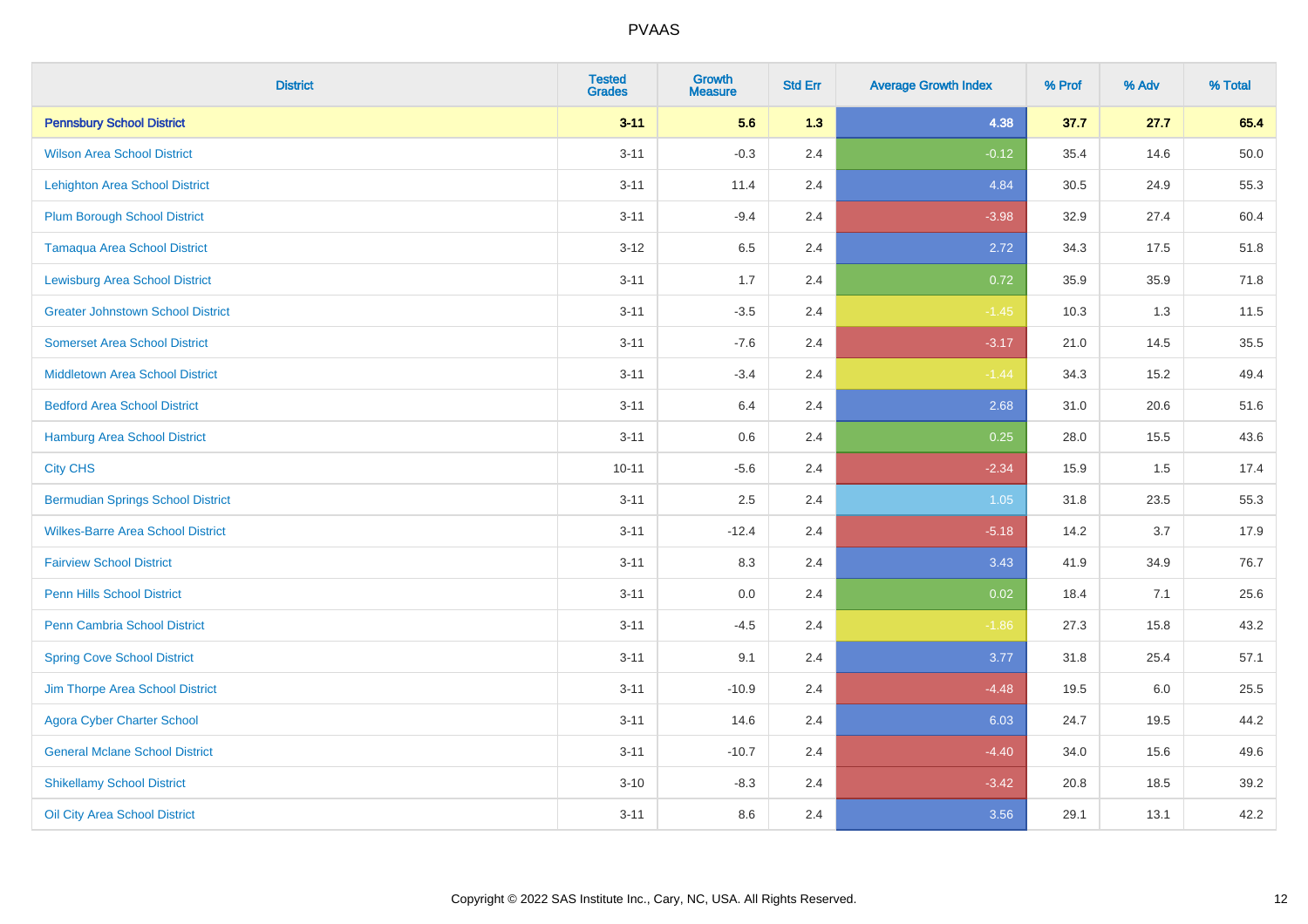| <b>District</b>                                | <b>Tested</b><br><b>Grades</b> | Growth<br><b>Measure</b> | <b>Std Err</b> | <b>Average Growth Index</b> | % Prof | % Adv | % Total |
|------------------------------------------------|--------------------------------|--------------------------|----------------|-----------------------------|--------|-------|---------|
| <b>Pennsbury School District</b>               | $3 - 11$                       | 5.6                      | 1.3            | 4.38                        | 37.7   | 27.7  | 65.4    |
| <b>Littlestown Area School District</b>        | $3 - 11$                       | 28.7                     | 2.4            | 11.83                       | 38.4   | 29.3  | 67.7    |
| <b>Berwick Area School District</b>            | $3 - 11$                       | $-6.9$                   | 2.4            | $-2.84$                     | 22.3   | 11.5  | 33.8    |
| <b>Tredyffrin-Easttown School District</b>     | $3 - 10$                       | 8.7                      | 2.4            | 3.57                        | 35.2   | 35.8  | 71.0    |
| <b>Annville-Cleona School District</b>         | $3 - 12$                       | 1.1                      | 2.4            | 0.45                        | 34.8   | 13.6  | 48.5    |
| <b>Oley Valley School District</b>             | $3 - 11$                       | 1.4                      | 2.4            | 0.56                        | 37.4   | 23.9  | 61.4    |
| <b>Shamokin Area School District</b>           | $3 - 11$                       | $-2.6$                   | 2.5            | $-1.06$                     | 19.6   | 9.8   | 29.3    |
| <b>Slippery Rock Area School District</b>      | $3 - 11$                       | $-3.8$                   | 2.5            | $-1.56$                     | 30.8   | 21.9  | 52.7    |
| <b>Elizabeth Forward School District</b>       | $3 - 11$                       | $-5.5$                   | 2.5            | $-2.25$                     | 32.2   | 12.8  | 45.0    |
| <b>Wayne Highlands School District</b>         | $3 - 11$                       | 22.5                     | 2.5            | 9.16                        | 33.8   | 40.4  | 74.2    |
| <b>MaST Community Charter School</b>           | $3 - 10$                       | $-0.9$                   | 2.5            | $-0.34$                     | 25.0   | 21.6  | 46.6    |
| <b>Universal Audenried Charter School</b>      | $9 - 11$                       | $-3.8$                   | 2.5            | $-1.53$                     | 3.0    | 0.5   | 3.5     |
| Lehigh Valley Charter High School For The Arts | $9 - 10$                       | $-11.8$                  | 2.5            | $-4.76$                     | 28.9   | 5.7   | 34.6    |
| <b>Deer Lakes School District</b>              | $3 - 11$                       | $-10.0$                  | 2.5            | $-4.02$                     | 27.7   | 9.9   | 37.6    |
| <b>Quaker Valley School District</b>           | $3 - 11$                       | 12.2                     | 2.5            | 4.90                        | 39.5   | 26.4  | 65.9    |
| <b>Wyoming Area School District</b>            | $3 - 10$                       | $-5.5$                   | 2.5            | $-2.21$                     | 32.0   | 9.6   | 41.6    |
| <b>Scranton School District</b>                | $3 - 12$                       | $-10.1$                  | 2.5            | $-4.04$                     | 20.0   | 7.7   | 27.7    |
| <b>West Mifflin Area School District</b>       | $3 - 12$                       | $-11.9$                  | 2.5            | $-4.77$                     | 15.9   | 4.0   | 19.9    |
| <b>Milton Area School District</b>             | $3 - 11$                       | $-10.1$                  | 2.5            | $-4.04$                     | 23.0   | 11.3  | 34.2    |
| <b>Tech Freire Charter School</b>              | $9 - 11$                       | 0.7                      | 2.5            | 0.27                        | 3.6    | 0.0   | 3.6     |
| <b>Upper Adams School District</b>             | $3 - 11$                       | 0.9                      | 2.5            | 0.37                        | 33.0   | 17.0  | 50.0    |
| <b>Hermitage School District</b>               | $3 - 12$                       | 14.0                     | 2.5            | 5.59                        | 34.0   | 27.0  | 61.0    |
| <b>Titusville Area School District</b>         | $3 - 11$                       | $-5.0$                   | 2.5            | $-1.98$                     | 26.5   | 6.8   | 33.3    |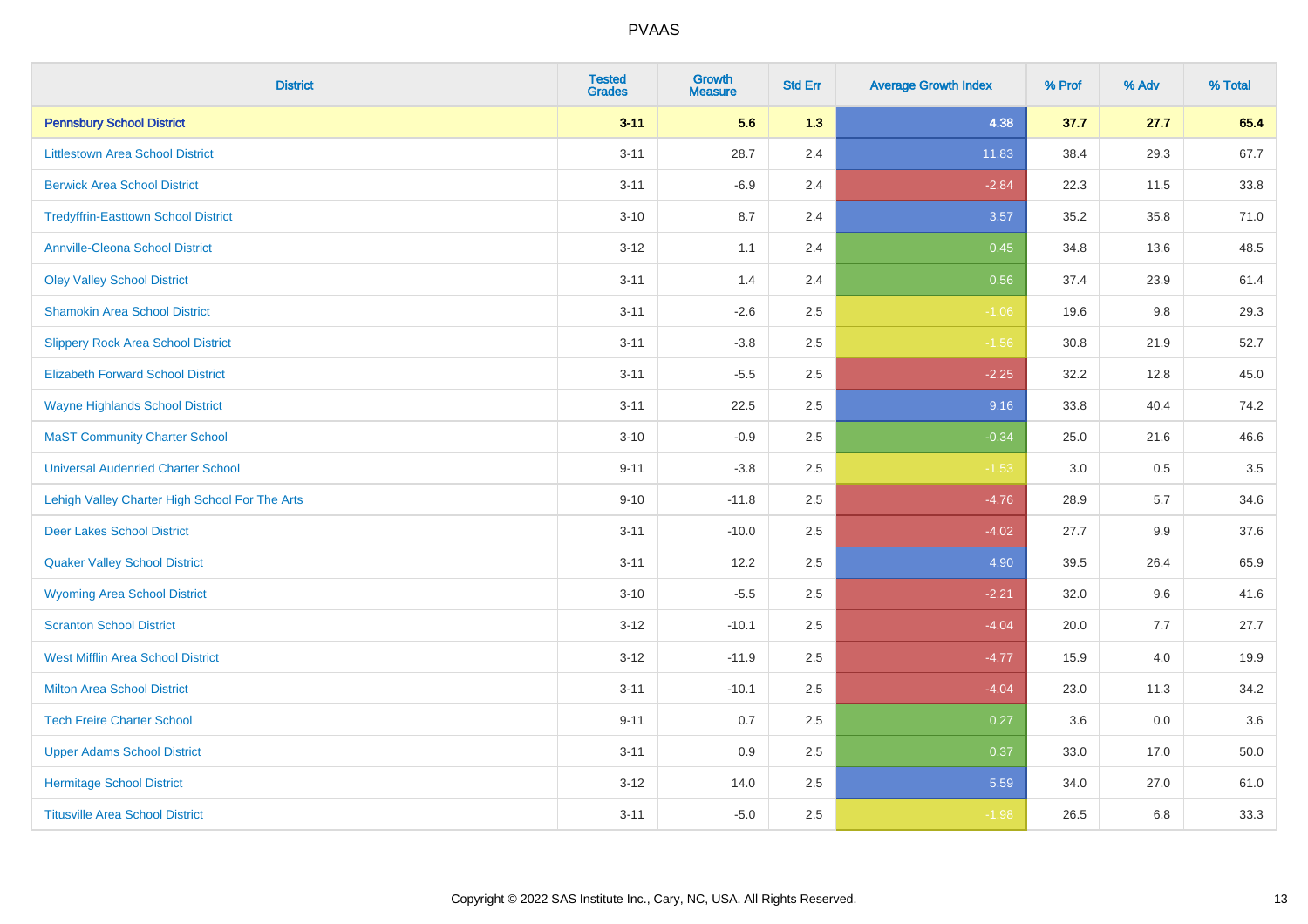| <b>District</b>                                                       | <b>Tested</b><br><b>Grades</b> | <b>Growth</b><br><b>Measure</b> | <b>Std Err</b> | <b>Average Growth Index</b> | % Prof | % Adv | % Total |
|-----------------------------------------------------------------------|--------------------------------|---------------------------------|----------------|-----------------------------|--------|-------|---------|
| <b>Pennsbury School District</b>                                      | $3 - 11$                       | 5.6                             | 1.3            | 4.38                        | 37.7   | 27.7  | 65.4    |
| Pen Argyl Area School District                                        | $3 - 12$                       | 12.8                            | 2.5            | 5.10                        | 28.5   | 23.8  | 52.3    |
| Northern Lehigh School District                                       | $3 - 12$                       | 6.1                             | 2.5            | 2.42                        | 21.4   | 18.0  | 39.3    |
| <b>Central Greene School District</b>                                 | $3 - 11$                       | $-0.4$                          | 2.5            | $-0.15$                     | 27.8   | 14.8  | 42.6    |
| <b>Bald Eagle Area School District</b>                                | $3 - 11$                       | 7.6                             | 2.5            | 3.00                        | 31.6   | 15.6  | 47.3    |
| <b>Jersey Shore Area School District</b>                              | $3 - 11$                       | 0.7                             | 2.5            | 0.27                        | 39.3   | 13.6  | 52.9    |
| <b>Forest Hills School District</b>                                   | $3 - 11$                       | 1.8                             | 2.5            | 0.71                        | 28.8   | 10.3  | 39.1    |
| Preparatory Charter School Of Mathematics, Science, Tech, And Careers | $9 - 10$                       | $-5.1$                          | 2.5            | $-2.03$                     | 6.3    | 1.4   | 7.7     |
| Ambridge Area School District                                         | $3 - 12$                       | $-19.4$                         | 2.5            | $-7.64$                     | 23.2   | 5.6   | 28.9    |
| <b>Beaver Area School District</b>                                    | $3 - 10$                       | $-3.0$                          | 2.5            | $-1.16$                     | 25.8   | 27.8  | 53.6    |
| <b>Woodland Hills School District</b>                                 | $3 - 12$                       | $-4.2$                          | 2.5            | $-1.66$                     | 10.1   | 1.4   | 11.5    |
| <b>Innovative Arts Academy Charter School</b>                         | $6 - 11$                       | $-7.2$                          | 2.5            | $-2.83$                     | 2.0    | 0.0   | 2.0     |
| <b>South Park School District</b>                                     | $3 - 11$                       | $-8.8$                          | 2.5            | $-3.46$                     | 28.1   | 17.0  | 45.2    |
| <b>Brandywine Heights Area School District</b>                        | $3 - 11$                       | 5.8                             | 2.6            | 2.27                        | 27.7   | 28.6  | 56.2    |
| <b>Conneaut School District</b>                                       | $3 - 12$                       | $-2.3$                          | 2.6            | $-0.91$                     | 27.4   | 9.7   | 37.1    |
| <b>Midd-West School District</b>                                      | $3 - 11$                       | 3.6                             | 2.6            | 1.42                        | 28.6   | 25.0  | 53.6    |
| Huntingdon Area School District                                       | $3 - 11$                       | 5.8                             | 2.6            | 2.28                        | 27.8   | 17.4  | 45.2    |
| <b>Danville Area School District</b>                                  | $3 - 11$                       | 18.4                            | 2.6            | 7.19                        | 32.0   | 46.1  | 78.1    |
| Perseus House Charter School Of Excellence                            | $6 - 11$                       | $-6.4$                          | 2.6            | $-2.50$                     | 0.9    | 0.0   | 0.9     |
| Northern Tioga School District                                        | $3 - 12$                       | 6.8                             | 2.6            | 2.64                        | 25.0   | 16.9  | 41.9    |
| <b>Girard School District</b>                                         | $3 - 11$                       | $-12.3$                         | 2.6            | $-4.76$                     | 29.7   | 18.9  | 48.6    |
| Philadelphia Electrical & Tech Charter High School                    | $10 - 10$                      | 1.2                             | 2.6            | 0.45                        | 0.9    | 0.0   | 0.9     |
| <b>Central Valley School District</b>                                 | $3 - 10$                       | 4.7                             | 2.6            | 1.83                        | 37.8   | 18.5  | 56.3    |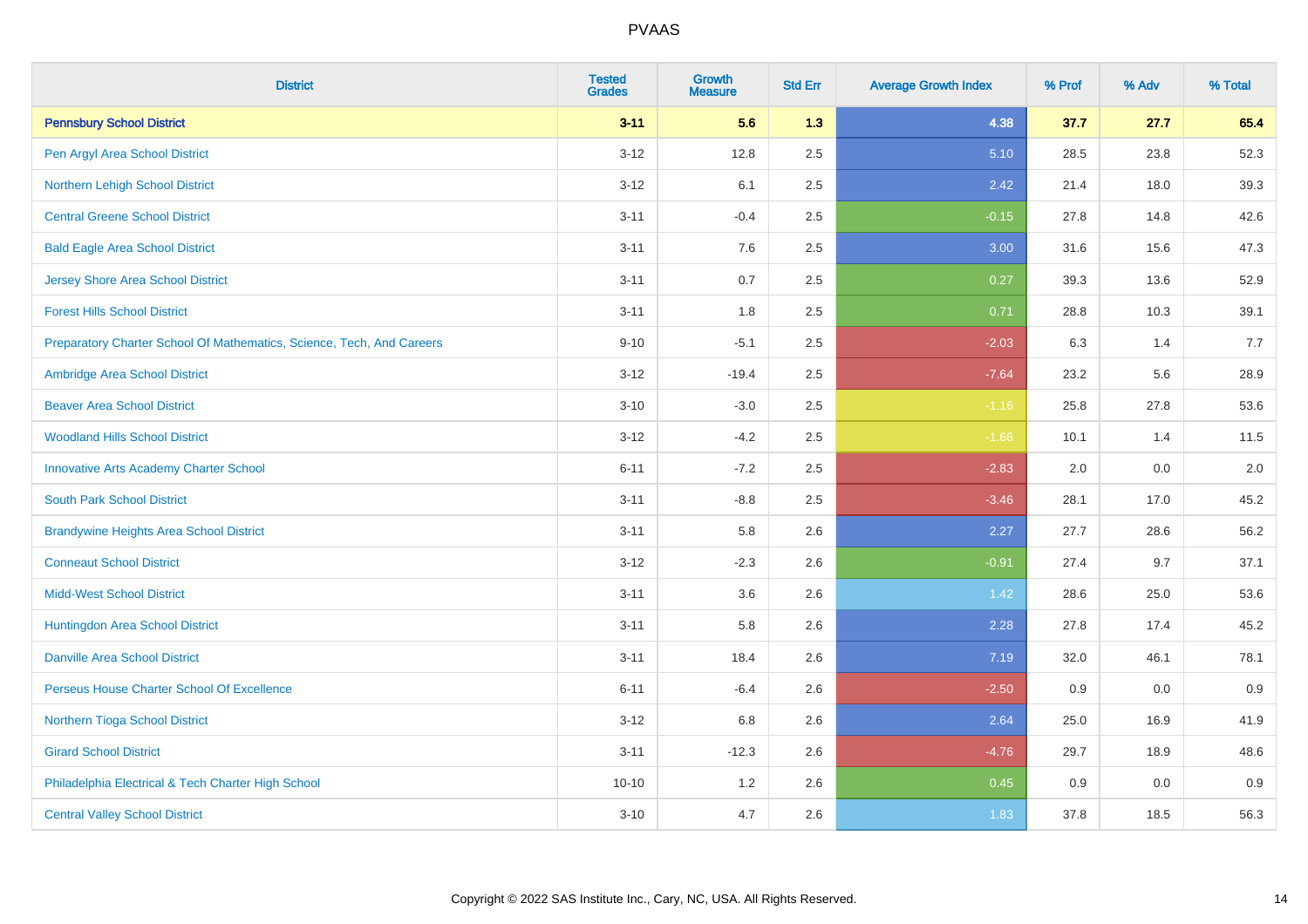| <b>District</b>                                  | <b>Tested</b><br><b>Grades</b> | <b>Growth</b><br><b>Measure</b> | <b>Std Err</b> | <b>Average Growth Index</b> | % Prof | % Adv | % Total |
|--------------------------------------------------|--------------------------------|---------------------------------|----------------|-----------------------------|--------|-------|---------|
| <b>Pennsbury School District</b>                 | $3 - 11$                       | 5.6                             | 1.3            | 4.38                        | 37.7   | 27.7  | 65.4    |
| <b>Susquenita School District</b>                | $3 - 11$                       | $-5.9$                          | 2.6            | $-2.28$                     | 30.6   | 13.9  | 44.4    |
| <b>Collegium Charter School</b>                  | $3 - 10$                       | 21.2                            | 2.6            | 8.18                        | 25.4   | 16.4  | 41.8    |
| <b>Western Wayne School District</b>             | $3 - 11$                       | 3.6                             | 2.6            | 1.39                        | 30.8   | 16.2  | 47.0    |
| <b>Wyomissing Area School District</b>           | $3-12$                         | $-2.4$                          | 2.6            | $-0.92$                     | 25.6   | 28.1  | 53.7    |
| <b>Franklin Area School District</b>             | $3 - 11$                       | $-3.7$                          | 2.6            | $-1.43$                     | 30.5   | 5.9   | 36.4    |
| Community Academy Of Philadelphia Charter School | $3 - 11$                       | 0.1                             | 2.6            | 0.06                        | 9.7    | 2.6   | 12.4    |
| <b>Derry Area School District</b>                | $3 - 11$                       | $-11.8$                         | 2.6            | $-4.53$                     | 34.8   | 6.1   | 40.9    |
| <b>Greater Nanticoke Area School District</b>    | $3-12$                         | $-6.8$                          | 2.6            | $-2.58$                     | 15.2   | 8.9   | 24.1    |
| <b>Chester-Upland School District</b>            | $3 - 11$                       | $-3.6$                          | 2.6            | $-1.38$                     | 1.6    | 0.0   | 1.6     |
| <b>Hopewell Area School District</b>             | $3 - 11$                       | 0.8                             | 2.6            | 0.31                        | 34.5   | 12.4  | 46.9    |
| <b>Richland School District</b>                  | $3 - 11$                       | $-6.9$                          | 2.6            | $-2.63$                     | 40.1   | 20.9  | 61.0    |
| Penns Valley Area School District                | $3 - 12$                       | 14.1                            | 2.6            | 5.33                        | 29.6   | 23.3  | 52.9    |
| <b>Montoursville Area School District</b>        | $3 - 12$                       | $-8.4$                          | 2.6            | $-3.17$                     | 38.8   | 18.2  | 57.0    |
| <b>Karns City Area School District</b>           | $3 - 11$                       | $-7.2$                          | 2.6            | $-2.71$                     | 26.4   | 20.8  | 47.2    |
| <b>Towanda Area School District</b>              | $3 - 11$                       | $-4.0$                          | 2.6            | $-1.52$                     | 24.8   | 9.9   | 34.8    |
| <b>Neshannock Township School District</b>       | $3 - 10$                       | $-12.5$                         | 2.7            | $-4.73$                     | 29.0   | 13.0  | 42.0    |
| Susquehanna Township School District             | $3-12$                         | 3.9                             | 2.7            | 1.45                        | 19.0   | 13.1  | 32.0    |
| Boys Latin Of Philadelphia Charter School        | $6 - 12$                       | $-8.0$                          | 2.7            | $-3.02$                     | 1.4    | 0.0   | 1.4     |
| <b>Riverside School District</b>                 | $3 - 11$                       | $-6.2$                          | 2.7            | $-2.33$                     | 20.8   | 17.0  | 37.7    |
| <b>Palmerton Area School District</b>            | $3 - 11$                       | $-0.9$                          | 2.7            | $-0.34$                     | 34.3   | 14.3  | 48.6    |
| <b>Loyalsock Township School District</b>        | $3-12$                         | 26.7                            | 2.7            | 9.92                        | 36.8   | 35.1  | 71.9    |
| Schuylkill Haven Area School District            | $3 - 11$                       | $-5.3$                          | 2.7            | $-1.96$                     | 22.2   | 11.6  | 33.8    |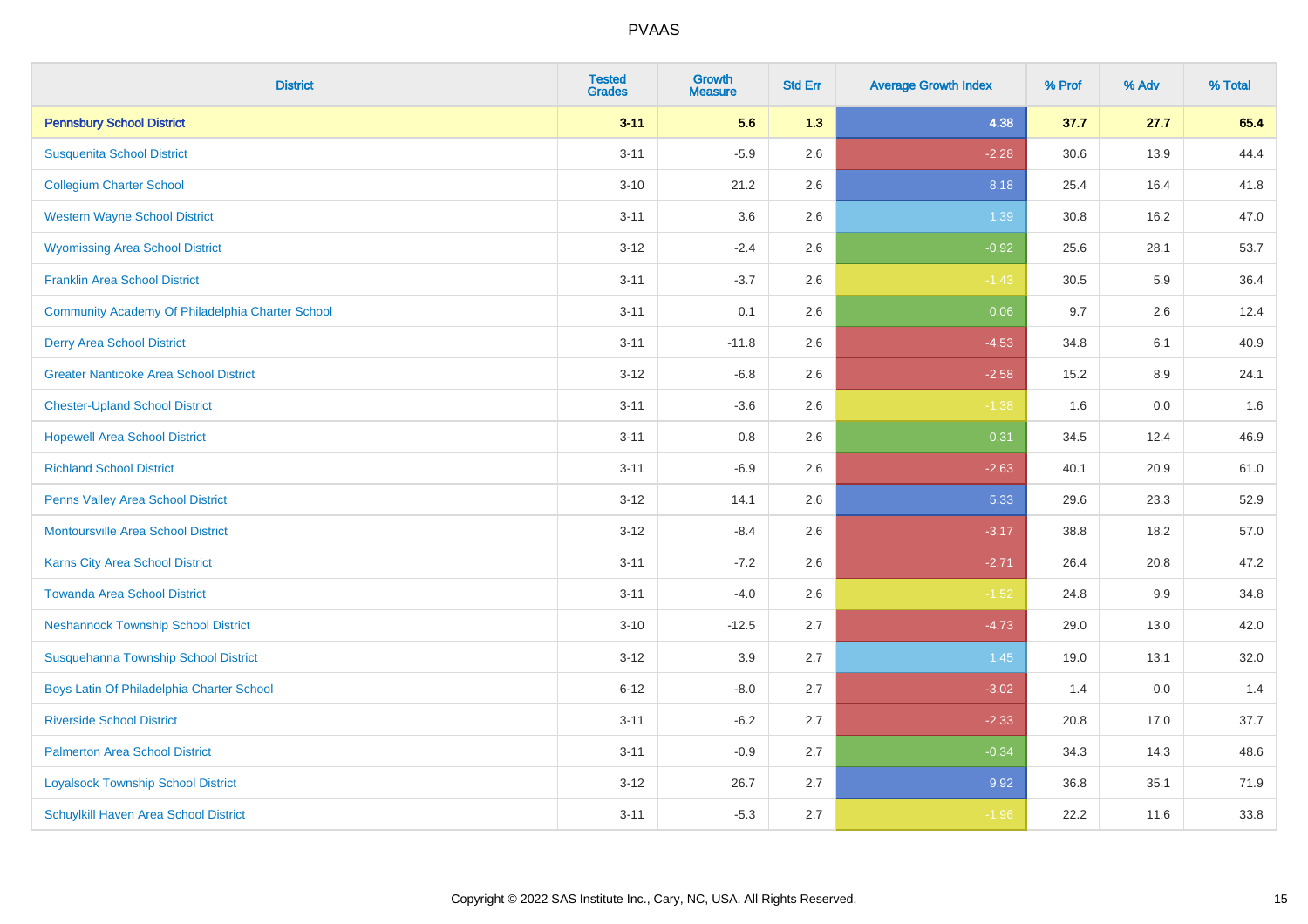| <b>District</b>                                    | <b>Tested</b><br><b>Grades</b> | <b>Growth</b><br><b>Measure</b> | <b>Std Err</b> | <b>Average Growth Index</b> | % Prof | % Adv | % Total |
|----------------------------------------------------|--------------------------------|---------------------------------|----------------|-----------------------------|--------|-------|---------|
| <b>Pennsbury School District</b>                   | $3 - 11$                       | 5.6                             | 1.3            | 4.38                        | 37.7   | 27.7  | 65.4    |
| <b>Dunmore School District</b>                     | $3 - 11$                       | $-12.2$                         | 2.7            | $-4.51$                     | 15.0   | 5.3   | 20.4    |
| <b>Riverside Beaver County School District</b>     | $3 - 11$                       | $-5.5$                          | 2.7            | $-2.03$                     | 35.8   | 23.2  | 59.0    |
| <b>Punxsutawney Area School District</b>           | $3 - 11$                       | 15.8                            | 2.7            | 5.83                        | 18.6   | 29.0  | 47.6    |
| <b>Mid Valley School District</b>                  | $3 - 10$                       | $-11.1$                         | 2.7            | $-4.07$                     | 28.3   | 8.1   | 36.4    |
| <b>North East School District</b>                  | $3 - 11$                       | $-5.3$                          | 2.7            | $-1.97$                     | 31.7   | 24.8  | 56.4    |
| <b>Yough School District</b>                       | $3 - 10$                       | $-6.2$                          | 2.7            | $-2.27$                     | 28.9   | 8.8   | 37.7    |
| <b>Warrior Run School District</b>                 | $3 - 11$                       | 10.5                            | 2.7            | 3.86                        | 34.1   | 16.8  | 50.9    |
| Philadelphia Academy Charter School                | $3 - 11$                       | $-14.7$                         | 2.7            | $-5.42$                     | 21.6   | 3.9   | 25.5    |
| <b>West York Area School District</b>              | $3 - 12$                       | $-9.8$                          | 2.7            | $-3.57$                     | 21.9   | 10.9  | 32.8    |
| <b>Lincoln Park Performing Arts Charter School</b> | $7 - 11$                       | $-14.9$                         | 2.7            | $-5.45$                     | 39.3   | 8.9   | 48.2    |
| <b>Charleroi School District</b>                   | $3 - 11$                       | $-4.3$                          | 2.7            | $-1.55$                     | 22.2   | 15.9  | 38.1    |
| <b>Hanover Public School District</b>              | $3 - 11$                       | $-12.4$                         | 2.7            | $-4.50$                     | 22.7   | 6.2   | 28.9    |
| <b>Wattsburg Area School District</b>              | $3 - 11$                       | 1.0                             | 2.7            | 0.36                        | 20.4   | 12.4  | 32.7    |
| <b>Lakeland School District</b>                    | $3 - 11$                       | 13.3                            | 2.8            | 4.80                        | 22.2   | 21.2  | 43.4    |
| <b>Montrose Area School District</b>               | $3 - 10$                       | 12.3                            | 2.8            | 4.41                        | 37.8   | 28.9  | 66.7    |
| Lake-Lehman School District                        | $3 - 11$                       | 14.9                            | 2.8            | 5.34                        | 25.8   | 22.5  | 48.3    |
| <b>Mohawk Area School District</b>                 | $3 - 11$                       | $-10.5$                         | 2.8            | $-3.75$                     | 35.1   | 10.6  | 45.7    |
| <b>Kutztown Area School District</b>               | $3 - 12$                       | 9.3                             | 2.8            | 3.34                        | 38.5   | 14.6  | 53.2    |
| Columbia-Montour AVTS                              | $9 - 10$                       | $-7.1$                          | 2.8            | $-2.52$                     | 19.5   | 3.2   | 22.7    |
| <b>Blairsville-Saltsburg School District</b>       | $3 - 11$                       | $-7.5$                          | 2.8            | $-2.67$                     | 20.1   | 8.2   | 28.3    |
| Mastery Charter School - Shoemaker Campus          | $7 - 10$                       | $-2.3$                          | 2.8            | $-0.81$                     | 10.1   | 3.7   | 13.8    |
| <b>Iroquois School District</b>                    | $3 - 11$                       | 13.6                            | 2.8            | 4.83                        | 33.3   | 16.0  | 49.4    |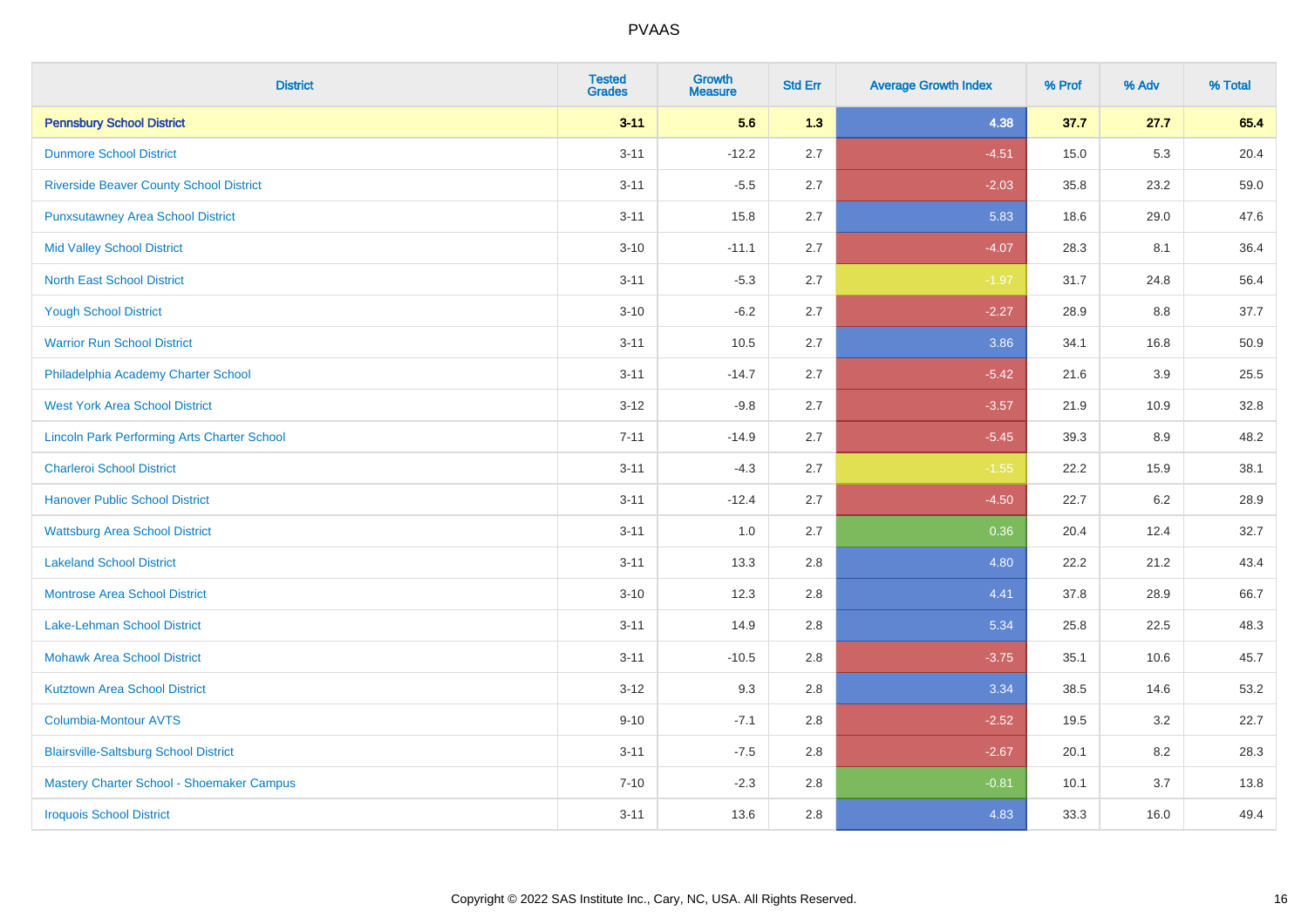| <b>District</b>                              | <b>Tested</b><br><b>Grades</b> | <b>Growth</b><br><b>Measure</b> | <b>Std Err</b> | <b>Average Growth Index</b> | % Prof | % Adv | % Total |
|----------------------------------------------|--------------------------------|---------------------------------|----------------|-----------------------------|--------|-------|---------|
| <b>Pennsbury School District</b>             | $3 - 11$                       | 5.6                             | 1.3            | 4.38                        | 37.7   | 27.7  | 65.4    |
| Southern Tioga School District               | $3 - 11$                       | $-0.1$                          | 2.8            | $-0.03$                     | 26.3   | 10.3  | 36.6    |
| Catasauqua Area School District              | $3 - 12$                       | $-7.3$                          | 2.8            | $-2.58$                     | 27.1   | 11.2  | 38.3    |
| <b>Bellwood-Antis School District</b>        | $3 - 10$                       | $3.5\,$                         | 2.8            | 1.24                        | 40.9   | 19.4  | 60.2    |
| <b>Mount Union Area School District</b>      | $3 - 10$                       | $-2.5$                          | 2.8            | $-0.89$                     | 19.8   | 5.8   | 25.6    |
| <b>Westmont Hilltop School District</b>      | $3 - 11$                       | $-1.0$                          | 2.8            | $-0.36$                     | 33.3   | 14.7  | 48.0    |
| <b>Big Beaver Falls Area School District</b> | $3 - 11$                       | $-17.9$                         | 2.8            | $-6.27$                     | 9.4    | 2.8   | 12.2    |
| <b>Elk Lake School District</b>              | $3 - 11$                       | $-6.1$                          | 2.9            | $-2.12$                     | 26.3   | 11.6  | 37.9    |
| <b>Kane Area School District</b>             | $3 - 10$                       | 8.8                             | 2.9            | 3.07                        | 31.4   | 19.8  | 51.2    |
| <b>Marion Center Area School District</b>    | $3 - 10$                       | 0.8                             | 2.9            | 0.27                        | 23.3   | 11.1  | 34.4    |
| <b>Canton Area School District</b>           | $3 - 11$                       | 8.4                             | 2.9            | 2.92                        | 13.8   | 23.0  | 36.8    |
| <b>Palisades School District</b>             | $3 - 11$                       | 7.7                             | 2.9            | 2.66                        | 27.8   | 20.3  | 48.1    |
| <b>Moniteau School District</b>              | $3 - 11$                       | $-11.8$                         | 2.9            | $-4.07$                     | 22.6   | 5.0   | 27.6    |
| <b>Chestnut Ridge School District</b>        | $3 - 12$                       | 4.0                             | 2.9            | 1.38                        | 33.2   | 11.0  | 44.2    |
| <b>Cambria Heights School District</b>       | $3 - 10$                       | $-6.2$                          | 2.9            | $-2.11$                     | 25.0   | 13.0  | 38.0    |
| <b>Washington School District</b>            | $3 - 11$                       | $-15.9$                         | 2.9            | $-5.44$                     | 12.9   | 1.7   | 14.7    |
| <b>Bristol Borough School District</b>       | $3 - 12$                       | $-5.9$                          | 2.9            | $-2.00$                     | 27.8   | 3.3   | 31.1    |
| New Hope-Solebury School District            | $3 - 11$                       | 28.8                            | 2.9            | 9.77                        | 31.6   | 50.0  | 81.6    |
| <b>Camp Hill School District</b>             | $3 - 12$                       | 20.7                            | 2.9            | 7.00                        | 32.3   | 41.4  | 73.7    |
| <b>Apollo-Ridge School District</b>          | $3-12$                         | 9.5                             | 3.0            | 3.23                        | 34.0   | 9.4   | 43.4    |
| <b>Greenville Area School District</b>       | $3 - 11$                       | $-13.2$                         | 3.0            | $-4.45$                     | 32.1   | 4.6   | 36.7    |
| Philipsburg-Osceola Area School District     | $3 - 11$                       | 4.1                             | 3.0            | 1.37                        | 22.5   | 16.2  | 38.8    |
| <b>Mcguffey School District</b>              | $3 - 11$                       | $-12.1$                         | 3.0            | $-4.06$                     | 12.8   | 5.9   | 18.6    |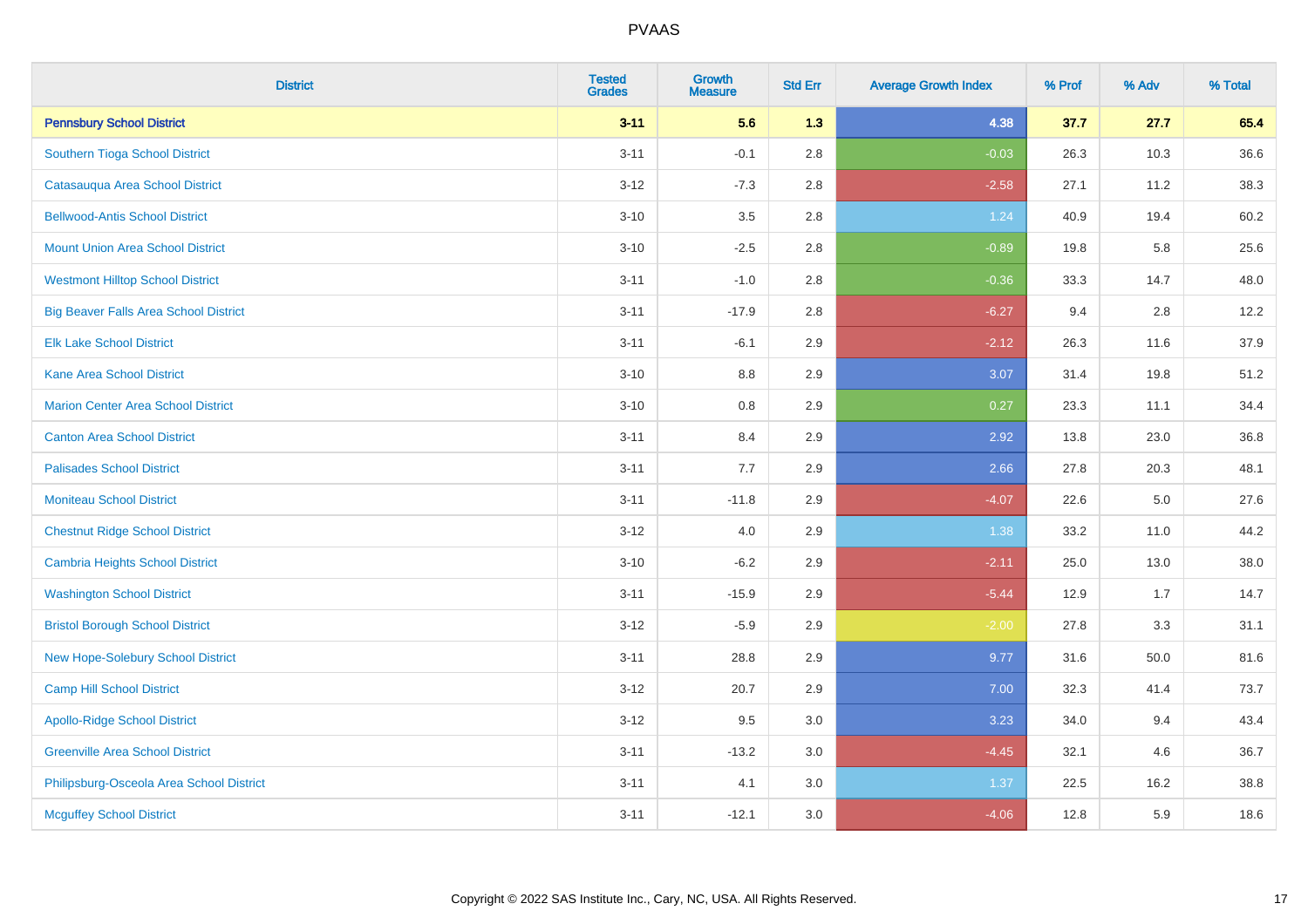| <b>District</b>                                   | <b>Tested</b><br><b>Grades</b> | <b>Growth</b><br><b>Measure</b> | <b>Std Err</b> | <b>Average Growth Index</b> | % Prof | % Adv | % Total |
|---------------------------------------------------|--------------------------------|---------------------------------|----------------|-----------------------------|--------|-------|---------|
| <b>Pennsbury School District</b>                  | $3 - 11$                       | 5.6                             | 1.3            | 4.38                        | 37.7   | 27.7  | 65.4    |
| <b>Bentworth School District</b>                  | $3 - 11$                       | $7.0$                           | 3.0            | 2.36                        | 26.6   | 17.0  | 43.6    |
| Lehigh Valley Academy Regional Charter School     | $3 - 11$                       | $-5.9$                          | 3.0            | $-1.98$                     | 20.0   | 7.7   | 27.7    |
| Southern Columbia Area School District            | $3 - 11$                       | $-8.5$                          | 3.0            | $-2.83$                     | 30.5   | 12.8  | 43.3    |
| <b>Pine Grove Area School District</b>            | $3 - 11$                       | $-1.1$                          | 3.0            | $-0.36$                     | 29.5   | 14.3  | 43.8    |
| Mastery Charter School - Hardy Williams           | $3 - 11$                       | 6.6                             | 3.0            | 2.21                        | 24.7   | 1.2   | 25.9    |
| <b>Windber Area School District</b>               | $3 - 11$                       | $-11.9$                         | 3.0            | $-3.94$                     | 41.0   | 10.3  | 51.3    |
| <b>Wellsboro Area School District</b>             | $3 - 11$                       | $-6.3$                          | 3.0            | $-2.08$                     | 24.4   | 13.4  | 37.8    |
| <b>MaST Community Charter School II</b>           | $3 - 10$                       | 1.4                             | 3.0            | 0.45                        | 16.1   | 4.6   | 20.7    |
| <b>East Allegheny School District</b>             | $3 - 11$                       | $-6.4$                          | 3.0            | $-2.11$                     | 21.0   | 7.4   | 28.4    |
| <b>Executive Education Academy Charter School</b> | $3 - 10$                       | $-14.6$                         | 3.0            | $-4.81$                     | 8.5    | 1.2   | 9.8     |
| <b>Brentwood Borough School District</b>          | $3 - 11$                       | 1.3                             | 3.0            | 0.44                        | 20.2   | 16.0  | 36.2    |
| <b>Uniontown Area School District</b>             | $3 - 11$                       | $-2.8$                          | 3.1            | $-0.91$                     | 31.7   | 7.3   | 39.0    |
| <b>Carmichaels Area School District</b>           | $3 - 10$                       | $-7.0$                          | 3.1            | $-2.30$                     | 17.8   | 9.6   | 27.4    |
| <b>Freedom Area School District</b>               | $3 - 11$                       | $-6.3$                          | 3.1            | $-2.04$                     | 22.9   | 8.4   | 31.3    |
| <b>Springfield Township School District</b>       | $3 - 11$                       | $-3.9$                          | 3.1            | $-1.27$                     | 37.2   | 30.8  | 68.1    |
| <b>Southmoreland School District</b>              | $3 - 11$                       | $-12.5$                         | 3.1            | $-4.04$                     | 33.3   | 15.5  | 48.8    |
| <b>Avon Grove Charter School</b>                  | $3 - 11$                       | 9.8                             | 3.1            | 3.18                        | 32.4   | 26.0  | 58.4    |
| <b>Mercer Area School District</b>                | $3 - 11$                       | 2.2                             | 3.1            | 0.70                        | 24.4   | 11.8  | 36.2    |
| Maritime Academy Charter School                   | $3 - 10$                       | 13.2                            | 3.1            | 4.29                        | 24.0   | 1.3   | 25.3    |
| <b>KIPP Dubois Charter School</b>                 | $9 - 10$                       | $-3.0$                          | 3.1            | $-0.95$                     | 10.0   | 0.0   | 10.0    |
| <b>Everett Area School District</b>               | $3 - 11$                       | $-1.1$                          | 3.1            | $-0.34$                     | 34.2   | 13.2  | 47.4    |
| South Williamsport Area School District           | $3 - 10$                       | 0.9                             | 3.1            | 0.31                        | 38.4   | 11.6  | 50.0    |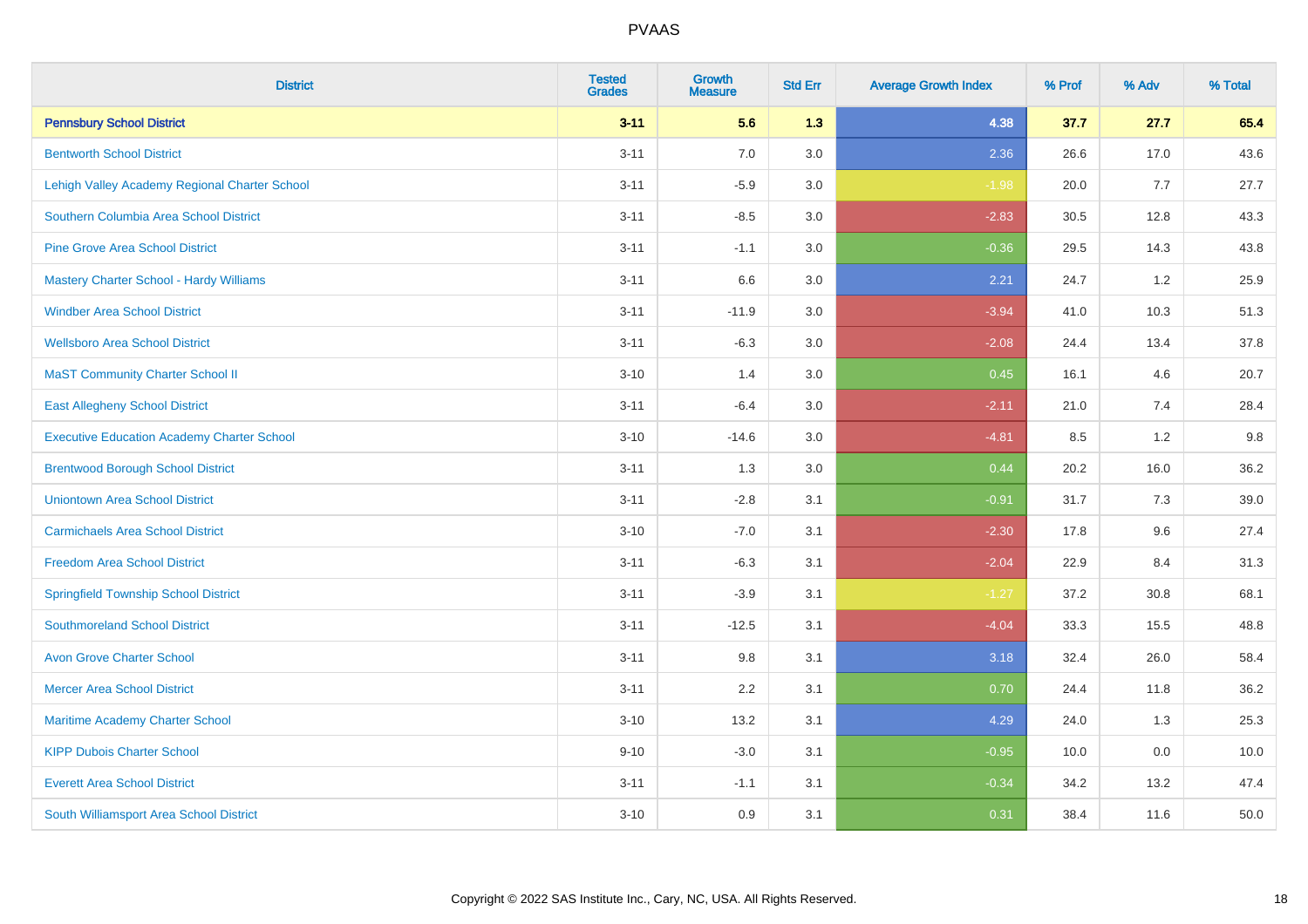| <b>District</b>                                 | <b>Tested</b><br><b>Grades</b> | <b>Growth</b><br><b>Measure</b> | <b>Std Err</b> | <b>Average Growth Index</b> | % Prof | % Adv | % Total |
|-------------------------------------------------|--------------------------------|---------------------------------|----------------|-----------------------------|--------|-------|---------|
| <b>Pennsbury School District</b>                | $3 - 11$                       | 5.6                             | 1.3            | 4.38                        | 37.7   | 27.7  | 65.4    |
| <b>Redbank Valley School District</b>           | $3 - 11$                       | $-7.5$                          | 3.1            | $-2.41$                     | 12.4   | 10.6  | 23.1    |
| <b>Cranberry Area School District</b>           | $3 - 12$                       | $-0.9$                          | 3.1            | $-0.29$                     | 25.5   | 9.7   | 35.2    |
| <b>Fort Cherry School District</b>              | $3 - 10$                       | $-0.7$                          | 3.1            | $-0.21$                     | 30.6   | 14.1  | 44.7    |
| <b>Laurel School District</b>                   | $3 - 11$                       | 13.0                            | 3.1            | 4.19                        | 30.3   | 15.7  | 46.1    |
| <b>Brookville Area School District</b>          | $3 - 11$                       | 6.8                             | 3.1            | 2.19                        | 46.1   | 14.6  | 60.7    |
| <b>Old Forge School District</b>                | $3 - 12$                       | $-11.3$                         | 3.1            | $-3.62$                     | 28.6   | 13.2  | 41.8    |
| <b>Ellwood City Area School District</b>        | $3 - 11$                       | $-12.5$                         | 3.1            | $-4.00$                     | 26.7   | 8.7   | 35.4    |
| Renaissance Academy Charter School              | $3 - 11$                       | $-5.6$                          | 3.1            | $-1.79$                     | 28.4   | 18.5  | 46.9    |
| <b>Pequea Valley School District</b>            | $3 - 11$                       | 18.0                            | 3.1            | 5.74                        | 29.2   | 37.5  | 66.7    |
| South Allegheny School District                 | $3 - 11$                       | $-0.9$                          | 3.1            | $-0.30$                     | 23.8   | 2.5   | 26.2    |
| <b>Ligonier Valley School District</b>          | $3 - 11$                       | $-10.8$                         | 3.1            | $-3.43$                     | 34.1   | 5.8   | 39.9    |
| Jefferson County-Dubois AVTS                    | $9 - 11$                       | $-11.7$                         | 3.1            | $-3.72$                     | 17.6   | 2.8   | 20.4    |
| <b>Mahanoy Area School District</b>             | $3 - 10$                       | $-3.4$                          | 3.1            | $-1.07$                     | 21.4   | 8.6   | 30.0    |
| South Side Area School District                 | $3 - 11$                       | $-0.6$                          | 3.1            | $-0.19$                     | 24.0   | 28.0  | 52.0    |
| <b>Carlynton School District</b>                | $3 - 11$                       | $-2.0$                          | 3.2            | $-0.62$                     | 27.9   | 5.2   | 33.1    |
| <b>Montgomery Area School District</b>          | $3 - 11$                       | $-5.8$                          | 3.2            | $-1.83$                     | 25.0   | 11.5  | 36.5    |
| <b>Central Fulton School District</b>           | $3 - 11$                       | $-13.3$                         | 3.2            | $-4.20$                     | 18.1   | 9.7   | 27.8    |
| <b>Carbondale Area School District</b>          | $3 - 10$                       | $-2.8$                          | 3.2            | $-0.87$                     | 27.5   | 2.9   | 30.4    |
| <b>Sayre Area School District</b>               | $3 - 11$                       | 5.8                             | 3.2            | 1.81                        | 30.3   | 21.0  | 51.3    |
| <b>Eastern Lancaster County School District</b> | $3 - 12$                       | 2.9                             | 3.2            | 0.91                        | 35.2   | 36.4  | 71.6    |
| <b>Carbon Career &amp; Technical Institute</b>  | $9 - 11$                       | $-9.3$                          | 3.2            | $-2.92$                     | 19.6   | 2.2   | 21.7    |
| Octorara Area School District                   | $3 - 11$                       | $-7.5$                          | 3.2            | $-2.35$                     | 26.1   | 17.0  | 43.2    |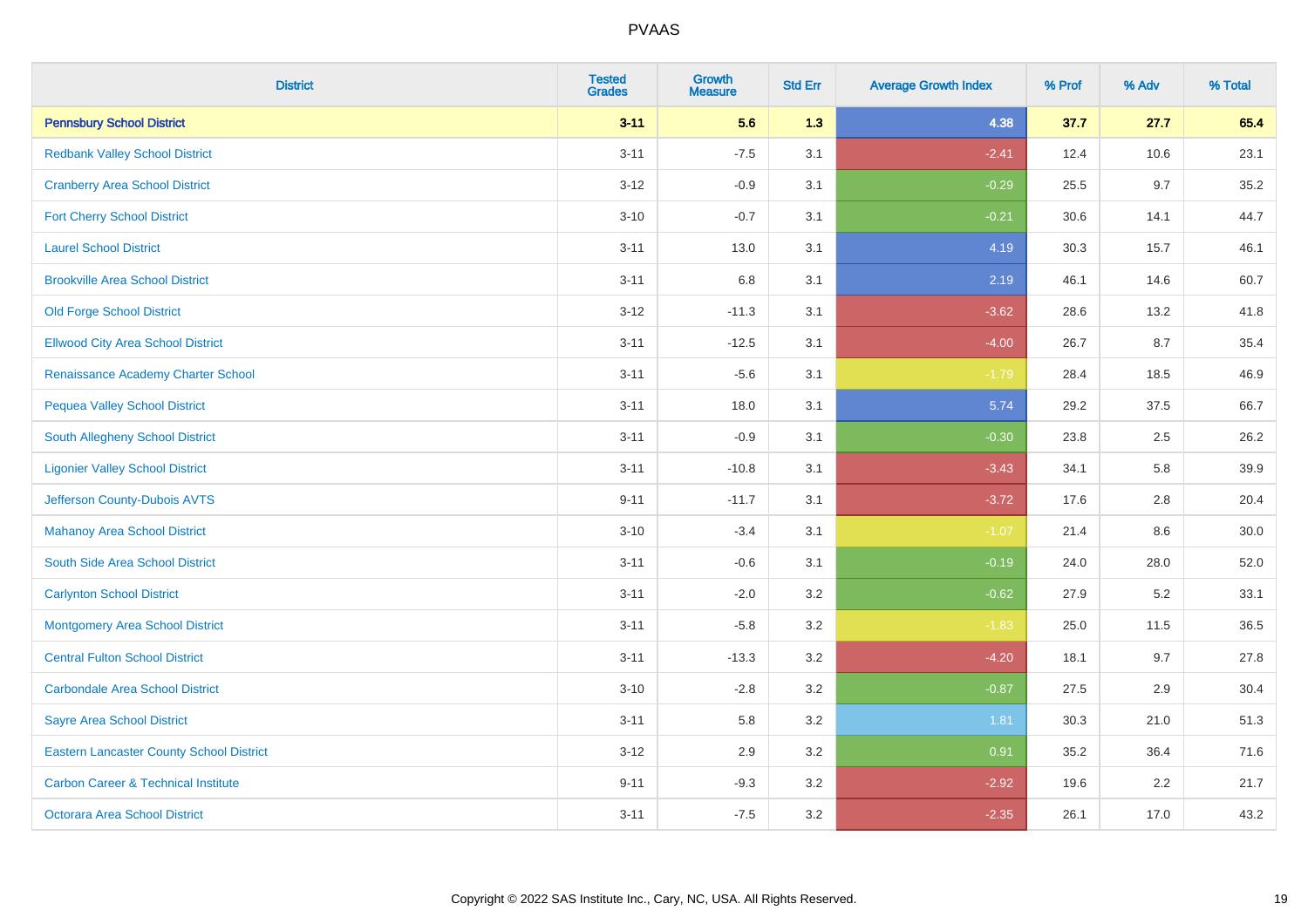| <b>District</b>                                        | <b>Tested</b><br><b>Grades</b> | <b>Growth</b><br><b>Measure</b> | <b>Std Err</b> | <b>Average Growth Index</b> | % Prof | % Adv | % Total |
|--------------------------------------------------------|--------------------------------|---------------------------------|----------------|-----------------------------|--------|-------|---------|
| <b>Pennsbury School District</b>                       | $3 - 11$                       | 5.6                             | 1.3            | 4.38                        | 37.7   | 27.7  | 65.4    |
| <b>Wyalusing Area School District</b>                  | $3 - 12$                       | 5.7                             | 3.2            | 1.78                        | 38.6   | 12.9  | 51.4    |
| <b>Steelton-Highspire School District</b>              | $3 - 11$                       | $-5.3$                          | 3.2            | $-1.65$                     | 13.9   | 0.0   | 13.9    |
| <b>Shenango Area School District</b>                   | $3 - 11$                       | 1.7                             | 3.2            | 0.52                        | 41.4   | 13.8  | 55.3    |
| <b>Troy Area School District</b>                       | $3 - 10$                       | $-4.7$                          | 3.2            | $-1.46$                     | 22.8   | 16.5  | 39.2    |
| Juniata Valley School District                         | $3 - 11$                       | 1.6                             | 3.2            | 0.51                        | 23.1   | 9.4   | 32.5    |
| <b>New Brighton Area School District</b>               | $3 - 11$                       | $-2.1$                          | 3.2            | $-0.65$                     | 31.5   | 11.1  | 42.6    |
| New Kensington-Arnold School District                  | $3 - 11$                       | $-5.8$                          | 3.2            | $-1.80$                     | 10.8   | 1.2   | 12.0    |
| <b>Northwestern School District</b>                    | $3 - 11$                       | $-14.6$                         | 3.2            | $-4.51$                     | 32.5   | 13.7  | 46.2    |
| <b>Burgettstown Area School District</b>               | $3 - 11$                       | $-11.2$                         | 3.2            | $-3.46$                     | 16.0   | 2.7   | 18.7    |
| <b>Panther Valley School District</b>                  | $3 - 12$                       | $-13.3$                         | 3.2            | $-4.10$                     | 31.5   | 4.1   | 35.6    |
| Meyersdale Area School District                        | $3 - 11$                       | $-16.1$                         | 3.3            | $-4.94$                     | 20.3   | 5.8   | 26.1    |
| <b>Muncy School District</b>                           | $3 - 11$                       | 6.9                             | 3.3            | 2.12                        | 37.6   | 18.8  | 56.4    |
| <b>Newport School District</b>                         | $3 - 12$                       | 3.8                             | 3.3            | 1.17                        | 38.8   | 10.4  | 49.2    |
| <b>West Branch Area School District</b>                | $3 - 11$                       | 17.0                            | 3.3            | 5.20                        | 47.1   | 19.1  | 66.2    |
| Northern Bedford County School District                | $3 - 11$                       | $-2.3$                          | 3.3            | $-0.69$                     | 26.2   | 16.9  | 43.1    |
| Lackawanna Trail School District                       | $3 - 10$                       | $-11.0$                         | 3.3            | $-3.35$                     | 13.1   | 18.0  | 31.2    |
| Northwest Area School District                         | $3 - 10$                       | $-3.2$                          | 3.3            | $-0.97$                     | 30.4   | 13.0  | 43.5    |
| <b>Westinghouse Arts Academy Charter School</b>        | $9 - 10$                       | $-6.0$                          | 3.3            | $-1.81$                     | 20.2   | 8.9   | 29.1    |
| Propel Charter School - Braddock Hills                 | $3 - 11$                       | $-2.1$                          | 3.3            | $-0.63$                     | 4.8    | 3.2   | 8.1     |
| Wilmington Area School District                        | $3 - 11$                       | 11.1                            | 3.3            | 3.37                        | 29.8   | 26.2  | 56.0    |
| <b>North Star School District</b>                      | $3 - 11$                       | 1.1                             | 3.3            | 0.34                        | 26.2   | 20.0  | 46.2    |
| <b>Chester Charter Scholars Academy Charter School</b> | $3 - 12$                       | $-6.2$                          | 3.3            | $-1.88$                     | 2.2    | 0.0   | 2.2     |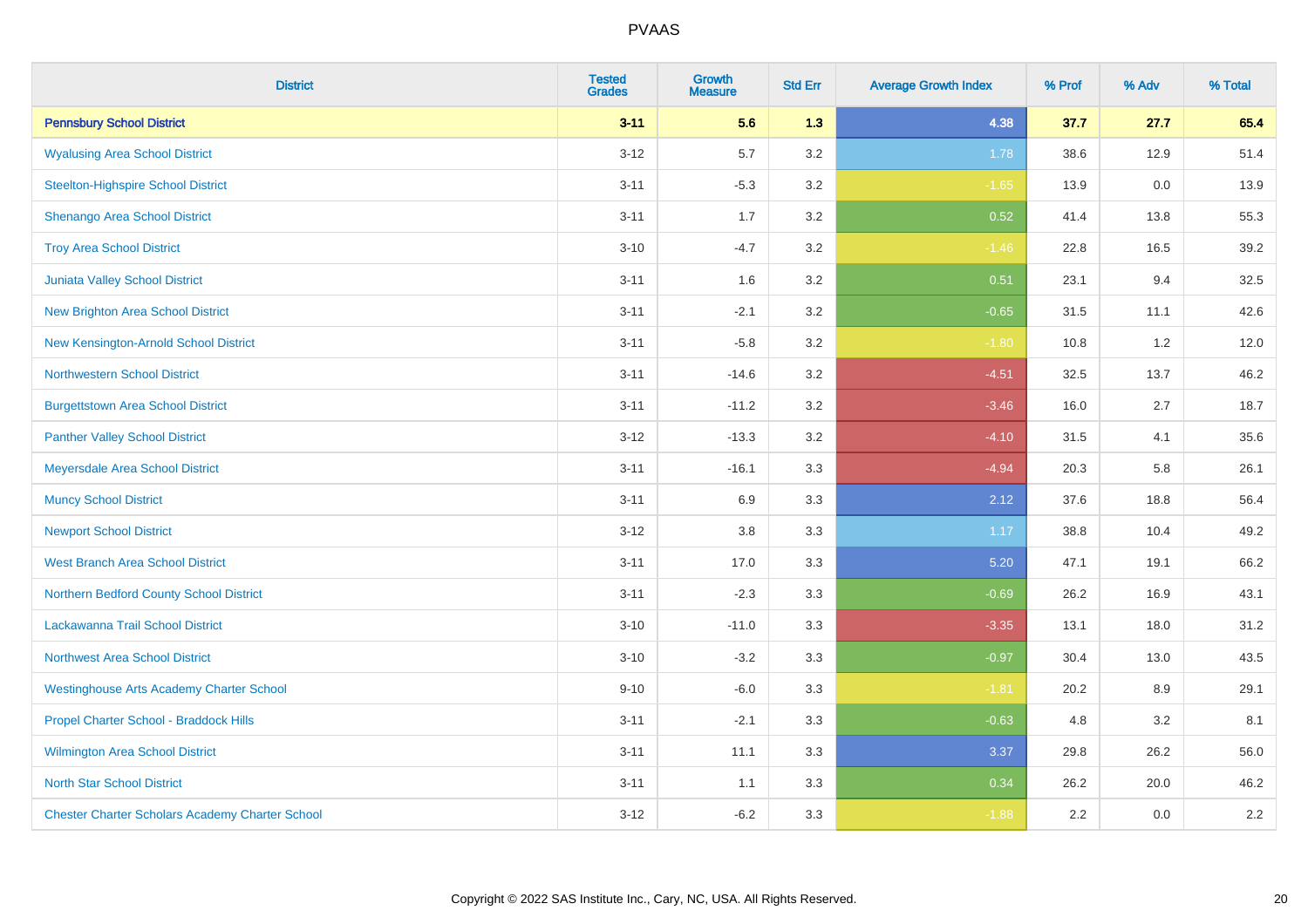| <b>District</b>                               | <b>Tested</b><br><b>Grades</b> | <b>Growth</b><br><b>Measure</b> | <b>Std Err</b> | <b>Average Growth Index</b> | % Prof | % Adv | % Total |
|-----------------------------------------------|--------------------------------|---------------------------------|----------------|-----------------------------|--------|-------|---------|
| <b>Pennsbury School District</b>              | $3 - 11$                       | 5.6                             | 1.3            | 4.38                        | 37.7   | 27.7  | 65.4    |
| <b>Burrell School District</b>                | $3 - 11$                       | $-1.5$                          | 3.3            | $-0.44$                     | 27.8   | 17.7  | 45.6    |
| <b>Tacony Academy Charter School</b>          | $3 - 11$                       | $-12.9$                         | 3.3            | $-3.90$                     | 8.6    | 1.4   | 10.0    |
| <b>Tussey Mountain School District</b>        | $3 - 12$                       | $-13.0$                         | 3.3            | $-3.93$                     | 11.1   | 3.2   | 14.3    |
| <b>Portage Area School District</b>           | $3 - 10$                       | $-0.5$                          | 3.3            | $-0.14$                     | 27.0   | 20.6  | 47.6    |
| <b>Purchase Line School District</b>          | $3 - 12$                       | 4.3                             | 3.3            | 1.30                        | 32.3   | 9.0   | 41.4    |
| <b>United School District</b>                 | $3 - 11$                       | 6.3                             | 3.3            | 1.89                        | 38.8   | 16.3  | 55.0    |
| <b>Union City Area School District</b>        | $3 - 12$                       | $-8.7$                          | 3.3            | $-2.59$                     | 29.7   | 10.9  | 40.6    |
| <b>Steel Valley School District</b>           | $3 - 11$                       | 11.1                            | 3.3            | 3.33                        | 34.8   | 10.1  | 44.9    |
| Pennsylvania Virtual Charter School           | $3 - 11$                       | 4.4                             | 3.4            | 1.31                        | 29.8   | 21.2  | 51.0    |
| Jeannette City School District                | $3 - 11$                       | $-0.7$                          | 3.4            | $-0.20$                     | 26.8   | 4.1   | 30.9    |
| <b>Northern Cambria School District</b>       | $3 - 11$                       | $-0.3$                          | 3.4            | $-0.09$                     | 26.5   | 1.2   | 27.7    |
| <b>Mountain View School District</b>          | $3 - 11$                       | 24.2                            | 3.4            | 7.20                        | 45.8   | 37.3  | 83.0    |
| Southern Huntingdon County School District    | $3 - 11$                       | $-5.9$                          | 3.4            | $-1.76$                     | 32.8   | 4.9   | 37.7    |
| <b>Minersville Area School District</b>       | $3 - 11$                       | $-2.9$                          | 3.4            | $-0.86$                     | 27.4   | 9.7   | 37.1    |
| Pennsylvania Distance Learning Charter School | $3 - 12$                       | 6.8                             | 3.4            | 1.99                        | 19.8   | 6.2   | 25.9    |
| <b>Multicultural Academy Charter School</b>   | $9 - 11$                       | 6.0                             | 3.4            | 1.77                        | 12.3   | 0.0   | 12.3    |
| Millersburg Area School District              | $3 - 11$                       | $-6.6$                          | 3.4            | $-1.92$                     | 24.1   | 10.3  | 34.5    |
| <b>Belmont Charter School</b>                 | $3 - 10$                       | 2.2                             | 3.4            | 0.64                        | 5.3    | 1.8   | 7.0     |
| <b>Coudersport Area School District</b>       | $3 - 11$                       | 14.8                            | 3.4            | 4.33                        | 34.7   | 28.0  | 62.7    |
| <b>Frazier School District</b>                | $3 - 11$                       | $-18.9$                         | 3.4            | $-5.49$                     | 18.3   | 1.4   | 19.7    |
| <b>Bloomsburg Area School District</b>        | $3 - 10$                       | 4.3                             | 3.4            | 1.26                        | 36.5   | 20.6  | 57.1    |
| <b>Northgate School District</b>              | $3 - 11$                       | $-3.0$                          | 3.4            | $-0.85$                     | 35.6   | 6.8   | 42.4    |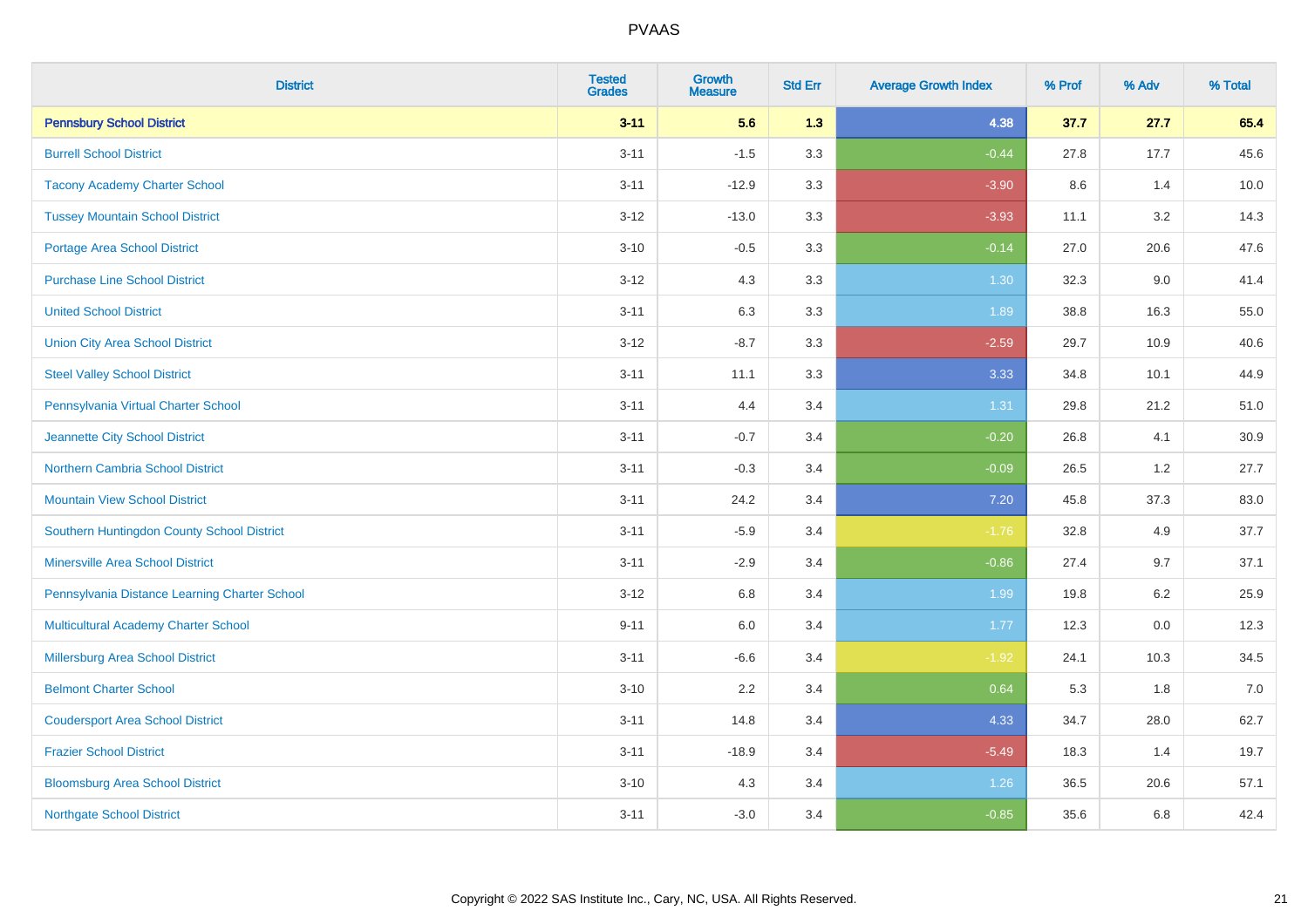| <b>District</b>                            | <b>Tested</b><br><b>Grades</b> | <b>Growth</b><br><b>Measure</b> | <b>Std Err</b> | <b>Average Growth Index</b> | % Prof | % Adv | % Total |
|--------------------------------------------|--------------------------------|---------------------------------|----------------|-----------------------------|--------|-------|---------|
| <b>Pennsbury School District</b>           | $3 - 11$                       | 5.6                             | 1.3            | 4.38                        | 37.7   | 27.7  | 65.4    |
| <b>Chartiers-Houston School District</b>   | $3 - 10$                       | $-16.5$                         | 3.5            | $-4.79$                     | 26.3   | 6.6   | 32.9    |
| <b>Southeast Delco School District</b>     | $3 - 10$                       | 3.9                             | 3.5            | 1.12                        | 18.6   | 3.4   | 22.0    |
| <b>Homer-Center School District</b>        | $3 - 11$                       | $8.8\,$                         | 3.5            | 2.53                        | 38.0   | 17.7  | 55.8    |
| <b>Reynolds School District</b>            | $3 - 10$                       | $-3.0$                          | 3.5            | $-0.87$                     | 27.3   | 9.1   | 36.4    |
| <b>Sto-Rox School District</b>             | $3 - 10$                       | $-7.0$                          | 3.5            | $-1.99$                     | 3.2    | 0.0   | 3.2     |
| <b>Otto-Eldred School District</b>         | $3 - 11$                       | $-0.5$                          | 3.5            | $-0.13$                     | 35.8   | 10.5  | 46.3    |
| Conemaugh Township Area School District    | $3 - 12$                       | 4.8                             | 3.5            | 1.39                        | 30.9   | 27.8  | 58.8    |
| <b>Glendale School District</b>            | $3 - 10$                       | 7.9                             | 3.5            | 2.25                        | 42.6   | 9.3   | 51.8    |
| <b>Lakeview School District</b>            | $3 - 11$                       | $-1.9$                          | 3.5            | $-0.53$                     | 41.5   | 12.3  | 53.8    |
| <b>West Middlesex Area School District</b> | $3 - 10$                       | $-7.4$                          | 3.5            | $-2.11$                     | 32.0   | 9.6   | 41.6    |
| <b>Brockway Area School District</b>       | $3 - 11$                       | $-0.4$                          | 3.5            | $-0.11$                     | 41.2   | 13.8  | 55.0    |
| <b>Shenandoah Valley School District</b>   | $3 - 11$                       | $-4.5$                          | 3.5            | $-1.29$                     | 14.3   | 0.0   | 14.3    |
| <b>Penns Manor Area School District</b>    | $3 - 12$                       | $-1.9$                          | 3.5            | $-0.55$                     | 24.2   | 3.8   | 28.0    |
| <b>Halifax Area School District</b>        | $3 - 11$                       | 5.8                             | 3.5            | 1.64                        | 32.1   | 18.9  | 50.9    |
| <b>Bethlehem-Center School District</b>    | $3 - 10$                       | 2.1                             | 3.5            | 0.59                        | 32.3   | 4.6   | 36.9    |
| <b>School Lane Charter School</b>          | $3 - 11$                       | 2.6                             | 3.6            | 0.72                        | 23.1   | 18.7  | 41.8    |
| <b>Reach Cyber Charter School</b>          | $3 - 11$                       | 1.4                             | 3.6            | 0.40                        | 32.9   | 15.2  | 48.1    |
| <b>Salisbury Township School District</b>  | $3 - 11$                       | 5.8                             | 3.6            | 1.62                        | 24.4   | 12.6  | 37.0    |
| <b>Fairfield Area School District</b>      | $3 - 11$                       | $-0.5$                          | 3.6            | $-0.13$                     | 43.9   | 6.1   | 50.0    |
| <b>Greenwood School District</b>           | $3 - 11$                       | 11.3                            | 3.6            | 3.14                        | 31.2   | 32.8  | 63.9    |
| <b>Achievement House Charter School</b>    | $7 - 11$                       | $-8.2$                          | 3.6            | $-2.28$                     | 16.7   | 2.8   | 19.4    |
| <b>Aliquippa School District</b>           | $3 - 11$                       | $-20.0$                         | 3.6            | $-5.54$                     | 1.7    | 0.0   | 1.7     |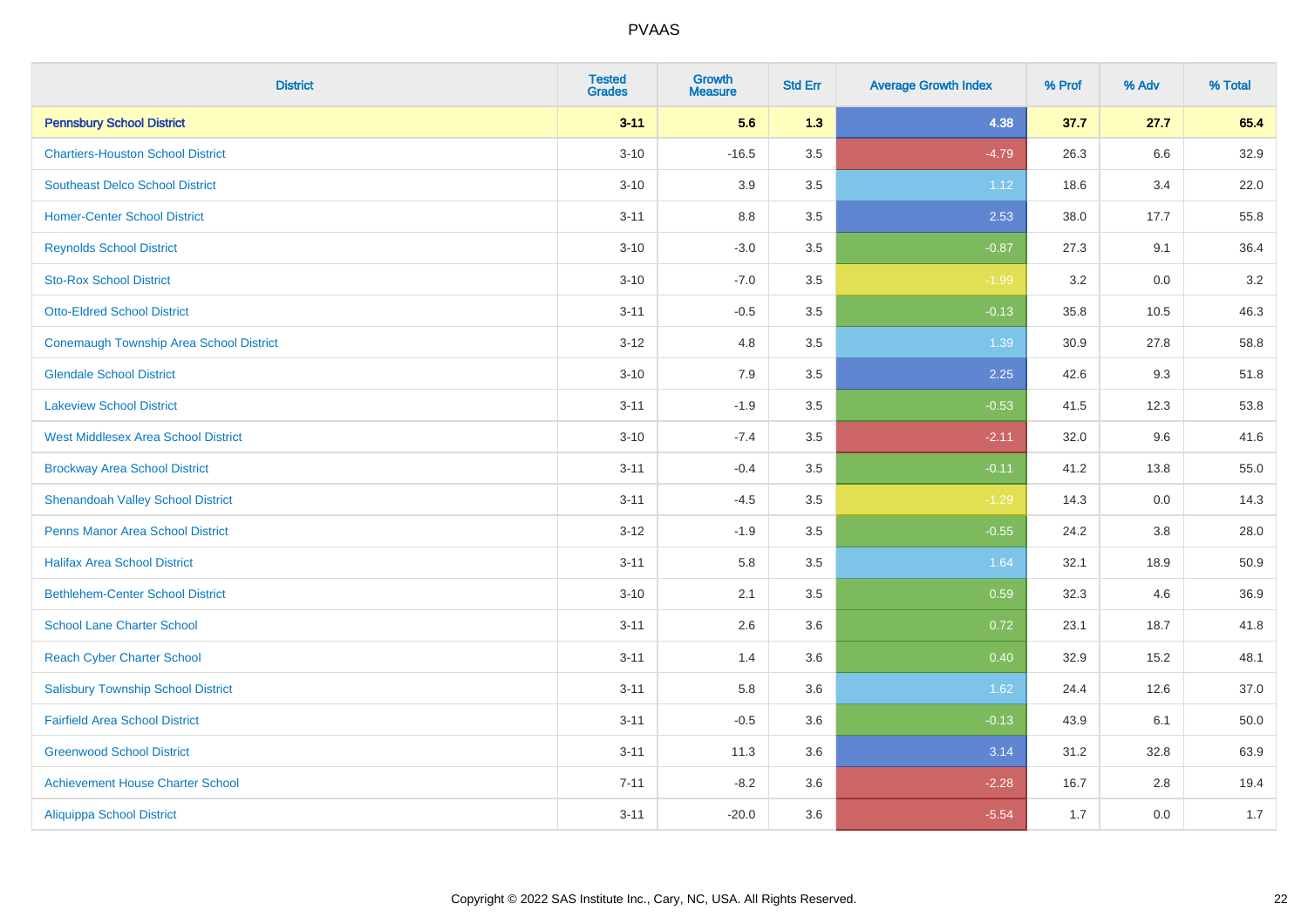| <b>District</b>                                   | <b>Tested</b><br><b>Grades</b> | <b>Growth</b><br><b>Measure</b> | <b>Std Err</b> | <b>Average Growth Index</b> | % Prof | % Adv | % Total |
|---------------------------------------------------|--------------------------------|---------------------------------|----------------|-----------------------------|--------|-------|---------|
| <b>Pennsbury School District</b>                  | $3 - 11$                       | 5.6                             | 1.3            | 4.38                        | 37.7   | 27.7  | 65.4    |
| <b>Forest City Regional School District</b>       | $3 - 12$                       | $-1.2$                          | 3.6            | $-0.33$                     | 26.5   | 8.2   | 34.7    |
| <b>Propel Charter School-Montour</b>              | $3 - 10$                       | $-3.4$                          | 3.6            | $-0.93$                     | 7.7    | 0.0   | 7.7     |
| <b>Clarion-Limestone Area School District</b>     | $3 - 12$                       | $-10.0$                         | 3.6            | $-2.76$                     | 28.3   | 20.0  | 48.3    |
| <b>Columbia Borough School District</b>           | $3 - 12$                       | $-1.1$                          | 3.6            | $-0.31$                     | 17.2   | 1.7   | 19.0    |
| <b>Sharpsville Area School District</b>           | $3 - 11$                       | $3.8\,$                         | 3.7            | 1.04                        | 41.1   | 23.2  | 64.3    |
| <b>Lawrence County CTC</b>                        | $10 - 11$                      | $-9.8$                          | 3.7            | $-2.68$                     | $7.3$  | 0.0   | 7.3     |
| <b>Sugar Valley Rural Charter School</b>          | $3 - 11$                       | $-3.6$                          | 3.7            | $-0.98$                     | 10.3   | 0.0   | 10.3    |
| <b>Clarion Area School District</b>               | $3 - 11$                       | 3.2                             | 3.7            | 0.88                        | 31.7   | 13.3  | 45.0    |
| <b>Blue Ridge School District</b>                 | $3 - 11$                       | $8.3\,$                         | 3.7            | 2.24                        | 29.6   | 9.3   | 38.9    |
| <b>North Pocono School District</b>               | $3 - 11$                       | 13.1                            | 3.7            | 3.54                        | 31.4   | 33.3  | 64.7    |
| <b>Union School District</b>                      | $3 - 12$                       | 2.5                             | 3.7            | 0.69                        | 17.9   | 10.4  | 28.4    |
| <b>Antietam School District</b>                   | $3 - 10$                       | $-9.5$                          | 3.7            | $-2.57$                     | 20.9   | 1.5   | 22.4    |
| Lincoln Leadership Academy Charter School         | $3 - 12$                       | $-7.4$                          | 3.7            | $-1.99$                     | 6.4    | 2.1   | 8.5     |
| Morrisville Borough School District               | $3 - 11$                       | $-13.1$                         | 3.7            | $-3.52$                     | 4.9    | 1.6   | 6.6     |
| <b>Environmental Charter School At Frick Park</b> | $3-9$                          | $-6.2$                          | 3.7            | $-1.67$                     | 25.9   | 3.4   | 29.3    |
| <b>Northeast Bradford School District</b>         | $3 - 10$                       | $-5.0$                          | 3.7            | $-1.35$                     | 30.6   | 4.8   | 35.5    |
| <b>Clearfield Area School District</b>            | $3 - 10$                       | $-1.3$                          | 3.7            | $-0.34$                     | 43.9   | 24.6  | 68.4    |
| <b>Williams Valley School District</b>            | $3 - 11$                       | 2.6                             | 3.7            | 0.69                        | 17.0   | 5.1   | 22.0    |
| <b>Port Allegany School District</b>              | $3 - 11$                       | 6.5                             | 3.7            | 1.74                        | 26.4   | 11.3  | 37.7    |
| <b>Brownsville Area School District</b>           | $3-12$                         | 3.9                             | 3.8            | 1.04                        | 22.0   | 8.5   | 30.5    |
| <b>Union Area School District</b>                 | $3 - 11$                       | $-6.5$                          | 3.8            | $-1.70$                     | 30.6   | 12.2  | 42.9    |
| <b>Susquehanna Community School District</b>      | $3 - 11$                       | $-4.5$                          | 3.8            | $-1.19$                     | 31.9   | 8.8   | 40.7    |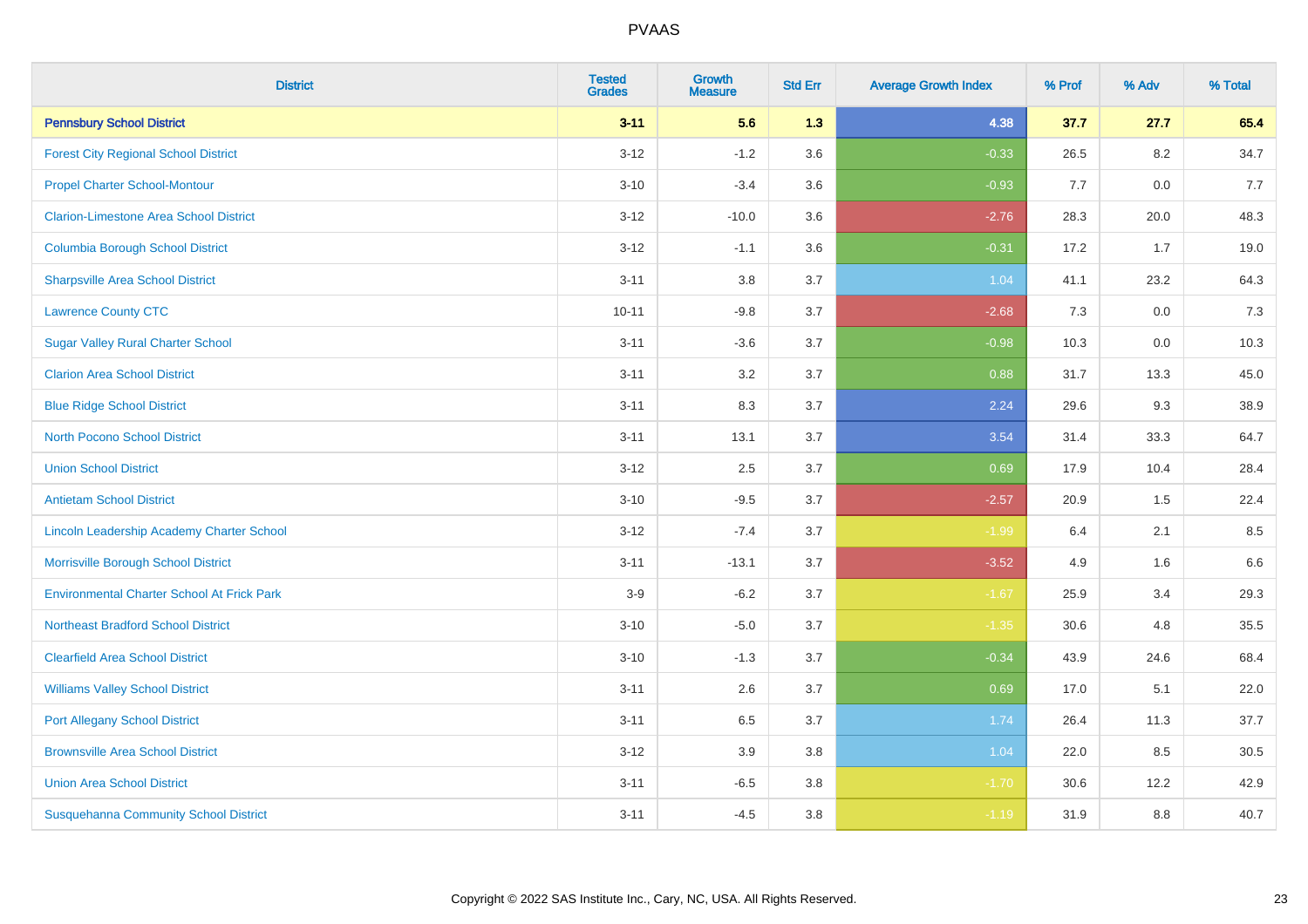| <b>District</b>                              | <b>Tested</b><br><b>Grades</b> | <b>Growth</b><br><b>Measure</b> | <b>Std Err</b> | <b>Average Growth Index</b> | % Prof | % Adv   | % Total |
|----------------------------------------------|--------------------------------|---------------------------------|----------------|-----------------------------|--------|---------|---------|
| <b>Pennsbury School District</b>             | $3 - 11$                       | 5.6                             | 1.3            | 4.38                        | 37.7   | 27.7    | 65.4    |
| <b>Smethport Area School District</b>        | $3 - 12$                       | 5.8                             | 3.8            | 1.52                        | 24.6   | 20.0    | 44.6    |
| Jefferson-Morgan School District             | $3 - 10$                       | $-12.0$                         | 3.9            | $-3.09$                     | 28.6   | 6.1     | 34.7    |
| <b>West Greene School District</b>           | $3 - 11$                       | $-8.1$                          | 3.9            | $-2.08$                     | 31.0   | 11.9    | 42.9    |
| <b>Allegheny Valley School District</b>      | $3 - 11$                       | $-1.9$                          | 3.9            | $-0.48$                     | 31.8   | 11.4    | 43.2    |
| <b>Line Mountain School District</b>         | $3 - 11$                       | 11.7                            | 3.9            | 3.01                        | 40.4   | 42.3    | 82.7    |
| Johnsonburg Area School District             | $3 - 11$                       | 5.0                             | 3.9            | 1.27                        | 35.5   | 11.8    | 47.4    |
| <b>Tri-Valley School District</b>            | $3 - 10$                       | $-2.7$                          | 3.9            | $-0.69$                     | 31.0   | 9.5     | 40.5    |
| <b>West Side CTC</b>                         | $9 - 10$                       | $-32.0$                         | 3.9            | $-8.16$                     | 5.9    | 0.0     | 5.9     |
| <b>Leechburg Area School District</b>        | $3 - 11$                       | 7.0                             | 3.9            | 1.79                        | 37.7   | 4.9     | 42.6    |
| <b>Rochester Area School District</b>        | $3 - 11$                       | $-5.7$                          | 3.9            | $-1.45$                     | 14.9   | 2.1     | 17.0    |
| <b>Propel Charter School-Homestead</b>       | $3 - 11$                       | $-5.0$                          | 3.9            | $-1.27$                     | 7.3    | 0.0     | 7.3     |
| <b>Blacklick Valley School District</b>      | $3 - 11$                       | $-0.9$                          | 3.9            | $-0.23$                     | 7.7    | 7.7     | 15.4    |
| <b>Riverview School District</b>             | $3 - 11$                       | $-13.0$                         | $4.0\,$        | $-3.29$                     | 43.1   | $7.8\,$ | 51.0    |
| <b>Shade-Central City School District</b>    | $3 - 11$                       | $-14.6$                         | 4.0            | $-3.68$                     | 9.6    | 0.0     | 9.6     |
| <b>Southern Fulton School District</b>       | $3 - 11$                       | $-5.1$                          | $4.0\,$        | $-1.29$                     | 21.7   | 13.0    | 34.8    |
| <b>Berlin Brothersvalley School District</b> | $3 - 11$                       | 19.6                            | 4.0            | 4.93                        | 28.3   | 41.3    | 69.6    |
| <b>Ridgway Area School District</b>          | $3 - 11$                       | $-6.1$                          | 4.0            | $-1.53$                     | 42.2   | 15.6    | 57.8    |
| <b>Weatherly Area School District</b>        | $3 - 11$                       | $-5.8$                          | $4.0\,$        | $-1.44$                     | 32.1   | $8.9\,$ | 41.1    |
| <b>Benton Area School District</b>           | $3 - 10$                       | 8.1                             | $4.0\,$        | 2.01                        | 35.7   | 28.6    | 64.3    |
| Allegheny-Clarion Valley School District     | $3 - 10$                       | 12.3                            | 4.1            | 3.03                        | 33.3   | 19.0    | 52.4    |
| <b>Conemaugh Valley School District</b>      | $3 - 12$                       | $-6.3$                          | 4.1            | $-1.54$                     | 23.7   | 5.1     | 28.8    |
| Jamestown Area School District               | $3 - 11$                       | $-9.5$                          | 4.1            | $-2.33$                     | 41.5   | 4.9     | 46.3    |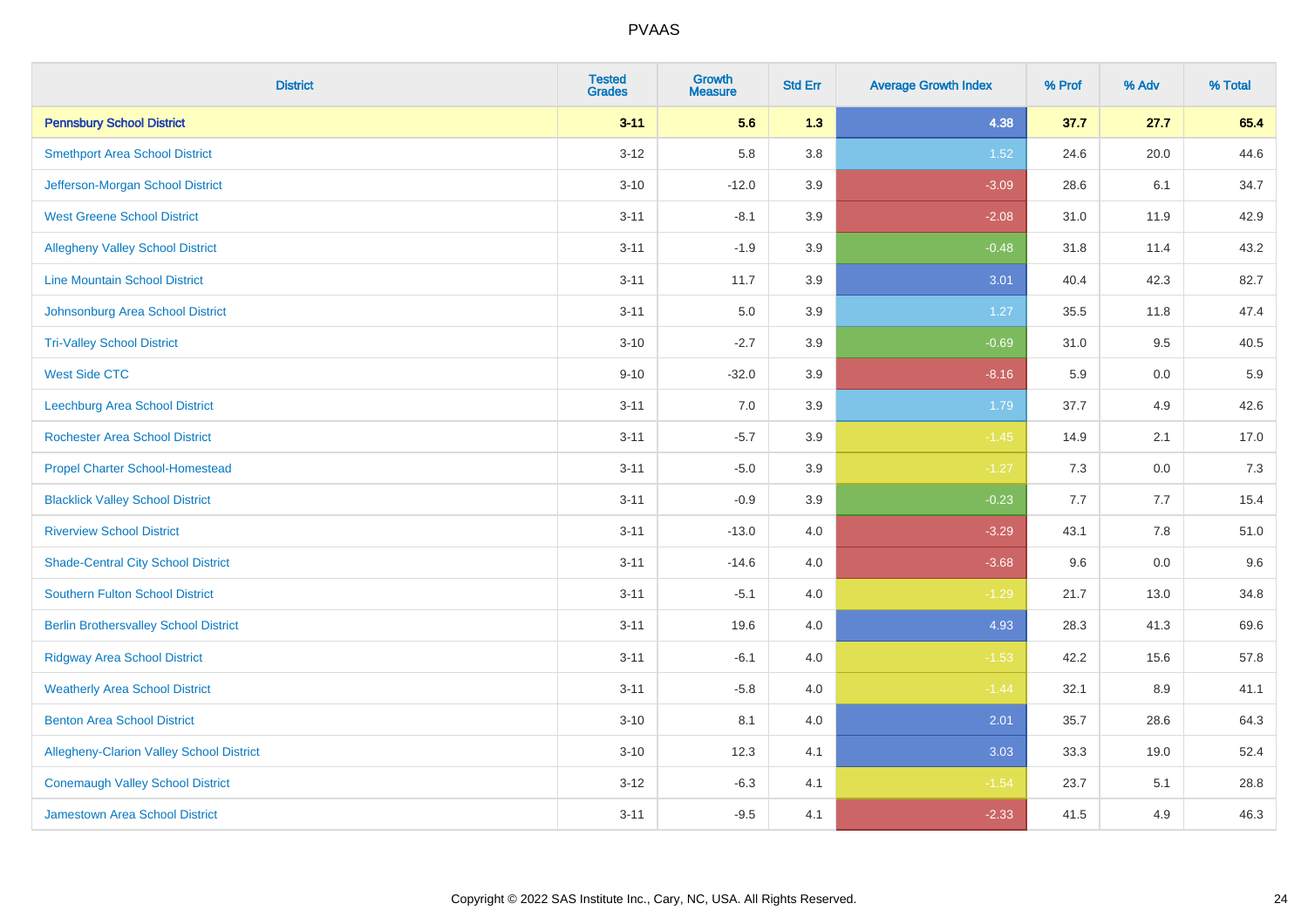| <b>District</b>                                 | <b>Tested</b><br><b>Grades</b> | <b>Growth</b><br><b>Measure</b> | <b>Std Err</b> | <b>Average Growth Index</b> | % Prof | % Adv | % Total |
|-------------------------------------------------|--------------------------------|---------------------------------|----------------|-----------------------------|--------|-------|---------|
| <b>Pennsbury School District</b>                | $3 - 11$                       | 5.6                             | 1.3            | 4.38                        | 37.7   | 27.7  | 65.4    |
| <b>Williamsburg Community School District</b>   | $3 - 11$                       | $-16.9$                         | 4.1            | $-4.14$                     | 22.4   | 0.0   | 22.4    |
| <b>Jenkintown School District</b>               | $3 - 11$                       | $-7.9$                          | 4.1            | $-1.92$                     | 34.1   | 27.3  | 61.4    |
| North Clarion County School District            | $3 - 12$                       | 3.4                             | 4.1            | 0.83                        | 45.0   | 18.8  | 63.8    |
| <b>Roberto Clemente Charter School</b>          | $3-12$                         | $-3.3$                          | 4.1            | $-0.79$                     | 22.7   | 4.6   | 27.3    |
| <b>Ferndale Area School District</b>            | $3 - 10$                       | $-1.1$                          | 4.1            | $-0.27$                     | 21.0   | 7.9   | 29.0    |
| <b>Chichester School District</b>               | $3 - 11$                       | $-1.8$                          | 4.2            | $-0.44$                     | 40.0   | 14.0  | 54.0    |
| <b>Farrell Area School District</b>             | $3 - 11$                       | $-1.9$                          | 4.2            | $-0.44$                     | 9.3    | 11.6  | 20.9    |
| <b>Western Beaver County School District</b>    | $3 - 11$                       | $-9.3$                          | 4.2            | $-2.20$                     | 45.1   | 3.9   | 49.0    |
| <b>Mastery Charter School - Pickett Campus</b>  | $6 - 10$                       | 2.7                             | 4.2            | 0.65                        | 20.6   | 0.0   | 20.6    |
| Dr Robert Ketterer Charter School Inc           | $6 - 12$                       | 7.1                             | 4.3            | 1.66                        | 7.3    | 1.7   | 9.0     |
| <b>Sullivan County School District</b>          | $3 - 10$                       | 2.5                             | 4.3            | 0.58                        | 43.6   | 7.7   | 51.3    |
| <b>Tidioute Community Charter School</b>        | $3 - 11$                       | 0.8                             | 4.4            | 0.19                        | 18.1   | 6.9   | 25.0    |
| <b>Millville Area School District</b>           | $3 - 12$                       | $-5.6$                          | 4.4            | $-1.26$                     | 31.4   | 11.4  | 42.9    |
| <b>Southeastern Greene School District</b>      | $3 - 10$                       | $-2.3$                          | 4.4            | $-0.53$                     | 29.0   | 9.7   | 38.7    |
| <b>Cameron County School District</b>           | $3 - 12$                       | $-5.0$                          | 4.4            | $-1.12$                     | 34.9   | 4.8   | 39.7    |
| <b>York Academy Regional Charter School</b>     | $3 - 11$                       | $-2.3$                          | 4.4            | $-0.52$                     | 23.5   | 2.0   | 25.5    |
| California Area School District                 | $3 - 10$                       | $-13.7$                         | 4.5            | $-3.06$                     | 41.7   | 16.7  | 58.3    |
| <b>Commodore Perry School District</b>          | $3 - 11$                       | $-10.4$                         | 4.5            | $-2.30$                     | 29.4   | 5.9   | 35.3    |
| Capital Area School for the Arts Charter School | $9 - 11$                       | 14.2                            | 4.5            | 3.13                        | 27.5   | 30.0  | 57.5    |
| <b>Mastery Charter School - Gratz Campus</b>    | $7 - 10$                       | $-9.5$                          | 4.6            | $-2.09$                     | 0.0    | 3.4   | 3.4     |
| <b>Cornell School District</b>                  | $3 - 11$                       | $-5.5$                          | 4.6            | $-1.20$                     | 11.3   | 3.2   | 14.5    |
| <b>Moshannon Valley School District</b>         | $3 - 10$                       | $-5.1$                          | 4.6            | $-1.12$                     | 25.0   | 12.5  | 37.5    |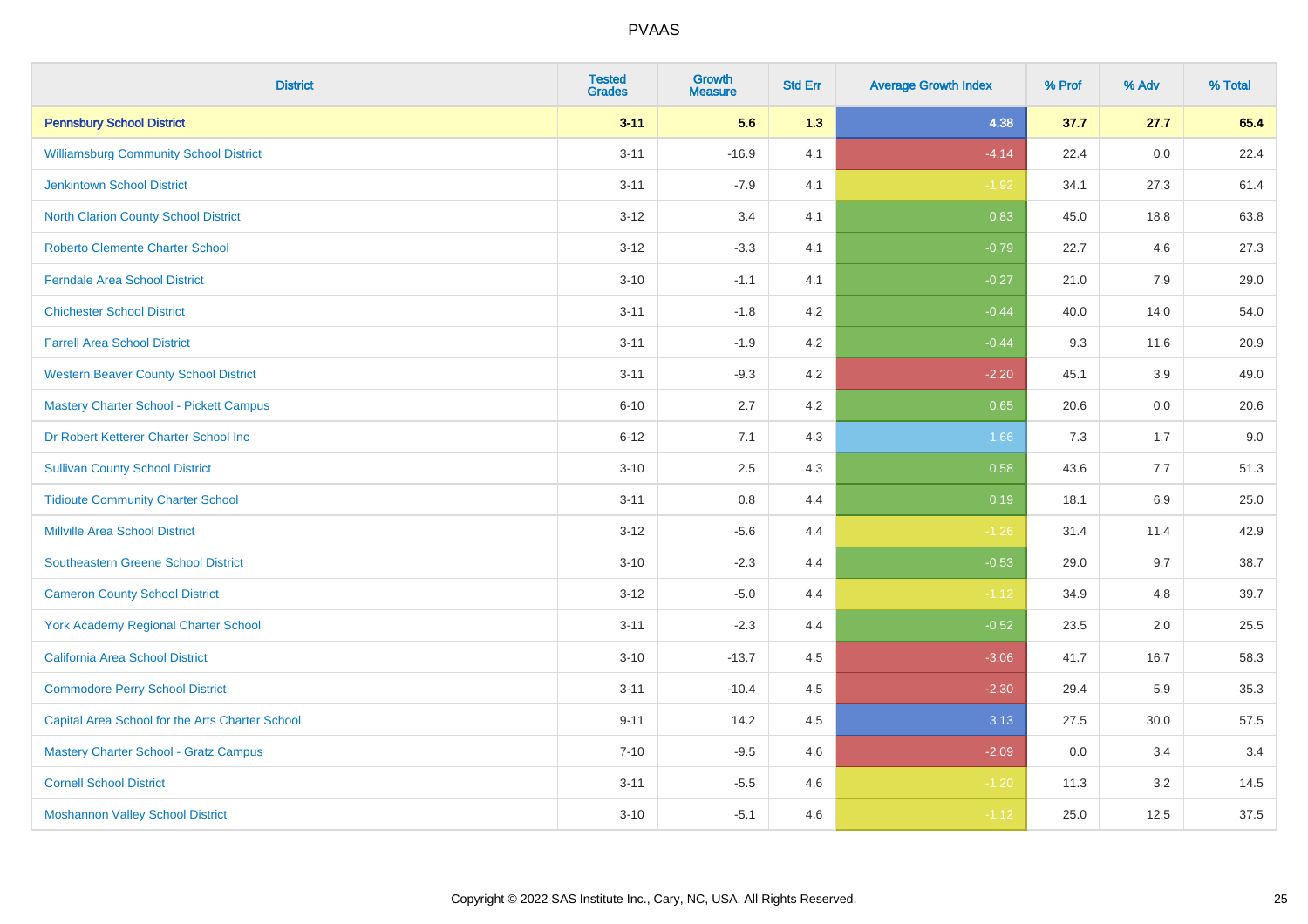| <b>District</b>                                 | <b>Tested</b><br><b>Grades</b> | <b>Growth</b><br><b>Measure</b> | <b>Std Err</b> | <b>Average Growth Index</b> | % Prof | % Adv   | % Total |
|-------------------------------------------------|--------------------------------|---------------------------------|----------------|-----------------------------|--------|---------|---------|
| <b>Pennsbury School District</b>                | $3 - 11$                       | 5.6                             | 1.3            | 4.38                        | 37.7   | 27.7    | 65.4    |
| <b>Northern Potter School District</b>          | $3-12$                         | 6.8                             | 4.6            | 1.48                        | 30.6   | 11.1    | 41.7    |
| <b>Avella Area School District</b>              | $3 - 12$                       | 1.6                             | 4.7            | 0.34                        | 34.8   | 7.2     | 42.0    |
| <b>Hanover Area School District</b>             | $3 - 11$                       | $-14.7$                         | 4.7            | $-3.13$                     | 12.1   | $3.0\,$ | 15.2    |
| <b>Forbes Road School District</b>              | $3 - 11$                       | $-11.5$                         | 4.7            | $-2.43$                     | 23.1   | 10.3    | 33.3    |
| <b>Forest Area School District</b>              | $3 - 11$                       | $-1.8$                          | 4.7            | $-0.37$                     | 18.9   | 15.1    | 34.0    |
| <b>Evergreen Community Charter School</b>       | $6 - 11$                       | $-1.1$                          | 4.7            | $-0.23$                     | 34.6   | 26.9    | 61.5    |
| <b>Fannett-Metal School District</b>            | $3 - 11$                       | $-22.3$                         | 4.8            | $-4.65$                     | 16.4   | 6.6     | 23.0    |
| <b>Tulpehocken Area School District</b>         | $3 - 12$                       | 1.0                             | 4.9            | 0.20                        | 11.5   | 23.1    | 34.6    |
| <b>Clairton City School District</b>            | $3 - 11$                       | $-1.6$                          | 5.0            | $-0.32$                     | 3.8    | 0.5     | 4.4     |
| <b>Harmony Area School District</b>             | $3 - 10$                       | $-5.7$                          | 5.0            | $-1.13$                     | 33.3   | 0.0     | 33.3    |
| <b>Keystone Education Center Charter School</b> | $3 - 12$                       | $-6.5$                          | 5.1            | $-1.28$                     | 0.0    | 0.0     | 0.0     |
| <b>Upper Dauphin Area School District</b>       | $3 - 11$                       | 16.5                            | 5.1            | 3.26                        | 37.5   | 26.8    | 64.3    |
| <b>Oswayo Valley School District</b>            | $3 - 12$                       | 9.9                             | 5.1            | 1.93                        | 26.5   | 44.1    | 70.6    |
| <b>Claysburg-Kimmel School District</b>         | $3 - 11$                       | $-1.2$                          | 5.2            | $-0.22$                     | 5.0    | 0.0     | $5.0$   |
| <b>Galeton Area School District</b>             | $3 - 11$                       | 5.4                             | 5.4            | 1.01                        | 33.3   | 22.2    | 55.6    |
| <b>Valley Grove School District</b>             | $3 - 10$                       | $-4.0$                          | 5.5            | $-0.72$                     | 68.4   | 15.8    | 84.2    |
| <b>Shanksville-Stonycreek School District</b>   | $3 - 10$                       | $-8.6$                          | 5.5            | $-1.55$                     | 17.6   | 23.5    | 41.2    |
| People For People Charter School                | $3 - 12$                       | 6.4                             | 5.6            | 1.15                        | 2.4    | 0.0     | 2.4     |
| <b>Monessen City School District</b>            | $3 - 10$                       | $-3.9$                          | 5.6            | $-0.69$                     | 21.0   | 10.5    | 31.6    |
| Urban Pathways 6-12 Charter School              | $6 - 11$                       | $-4.1$                          | 5.7            | $-0.72$                     | 0.0    | 0.0     | 0.0     |
| Mastery Charter School - Thomas Campus          | $3 - 10$                       | 7.9                             | 5.7            | 1.39                        | 12.5   | 0.0     | 12.5    |
| <b>Keystone School District</b>                 | $3 - 11$                       | 7.8                             | 5.7            | 1.37                        | 35.0   | 45.0    | 80.0    |